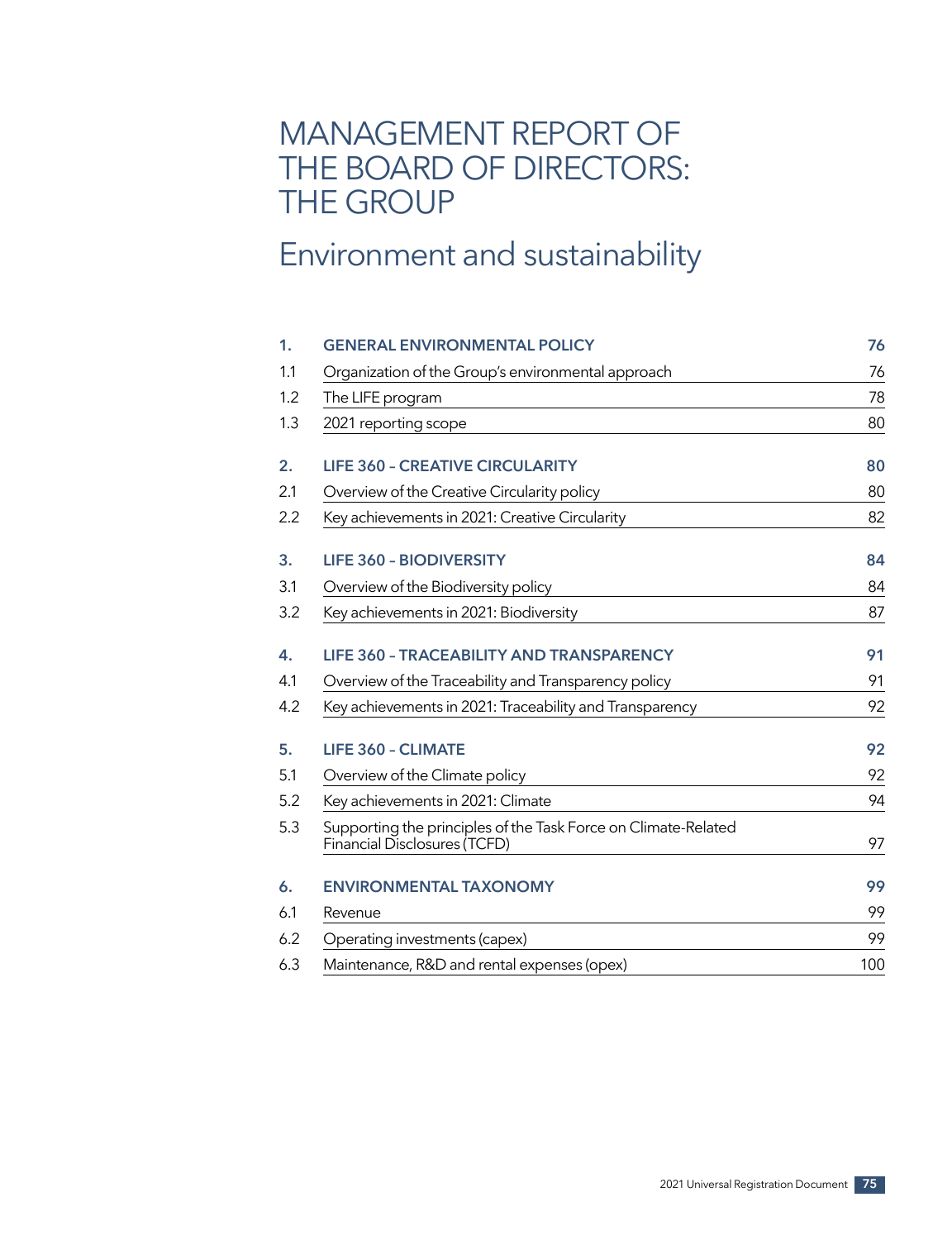# 1. GENERAL ENVIRONMENTAL POLICY

One of the consequences of the public health crisis that continued to rage in 2021 has been to raise public expectations worldwide as to the need to protect biodiversity and combat global warming. With a fourth value of commitment (to inclusiveness and solidarity and to the environment) now added to the Group's three enduring values of creativity, excellence and entrepreneurial spirit, the Group unveiled its new environmental roadmap, LIFE 360 (LVMH Initiatives For the Environment 360), at its Shareholders' Meeting on April 12, 2021. This new phase in the Group's environmental policy, which itself dates back as far as 1992, follows on from LIFE 2020, LVMH's program of commitments covering the period 2016‑2020. To speed up progress, LIFE 360 includes 2023, 2026 and 2030 targets for all the Group's Maisons, with the aim of nurturing the emergence of a new vision for luxury as a balanced combination of nature on the one hand and creativity and artisanal excellence on the other.

### **1.1 Organization of the Group's environmental approach**

#### **1.1.1 Governance**

Reporting directly to Antoine Arnault, a member of LVMH's Board of Directors, the 10‑member Environmental Development Department has the following objectives:

- implement the four action plans (creative circularity, traceability, biodiversity and climate) of the LIFE (LVMH Initiatives For the Environment) program across all Maisons;
- guide Group companies' environmental policies, in compliance with the LVMH Environmental Charter;
- report on the Group's environmental strategy through a dedicated report and specific impact indicators;
- identify world-class environmental analyses, tools and methodologies and share them with the Maisons;
- build the environment into design processes and nurture innovation;
- carry out forward‑looking analysis to help the Maisons safeguard against risks and seize opportunities in each business group: Wines and Spirits, Fashion and Leather Goods, Perfumes and Cosmetics, Watches and Jewelry, and Selective Retailing;
- train employees and raise environmental awareness at every level of the organization;
- share LVMH's environmental experience at international summits and build proactive partnerships;
- uphold the Group's reputation and contribute to its non‑financial performance.

Each Maison also draws on its own in‑house expertise in environmental matters. These experts make up a network of nearly 200 Environment Officers from Maisons, known as the Environment Committee, which meets several times a year, in particular to share and discuss best practices.

In 2003, the Group joined the United Nations Global Compact, which aims to promote responsible corporate citizenship through business practices and policies based on ten universal principles, including the following three relating to the environment:

- adopt a precautionary approach to environmental challenges;
- promote greater environmental responsibility;
- encourage the development and widespread adoption of environmentally friendly technologies.

In addition, LVMH's ability to drive continuous improvement is closely tied to the Group's success at making sure that its 175,700 employees understand their role as active participants in its approach to environmental matters. The Environment Department thus works to inform, train and raise awareness among employees with regard to the conservation of natural resources and biodiversity, as well as climate change. In 2016, the Group established an in‑house Environment Academy to serve this role. The Academy designs training programs based on the major objectives of the LIFE program, using a range of learning materials – including face-to-face training sessions, e-learning modules and virtual classes – covering a large number of subjects, from sustainable design to environmental audits. Sustainable design training was delivered in 2021 focusing on products, stores and also biodiversity. In addition, almost all Maisons continued with their employee environmental training and awareness programs. These programs totaled 20,106 hours. To optimize the environmental performance of its stores, LVMH runs a program of monthly webinars for the Store Planning and Environment community mainly focusing on sustainable building design in accordance with Group and LIFE 360 guidelines.

In 2021, the Group was included in the main indices based on responsible investment criteria: FTSE4Good Global 100, Euronext Vigeo Eurozone 120 (67/100), S&P (71/100), CDP Climate (A-), CDP Water (A-) and CDP Forests (A-).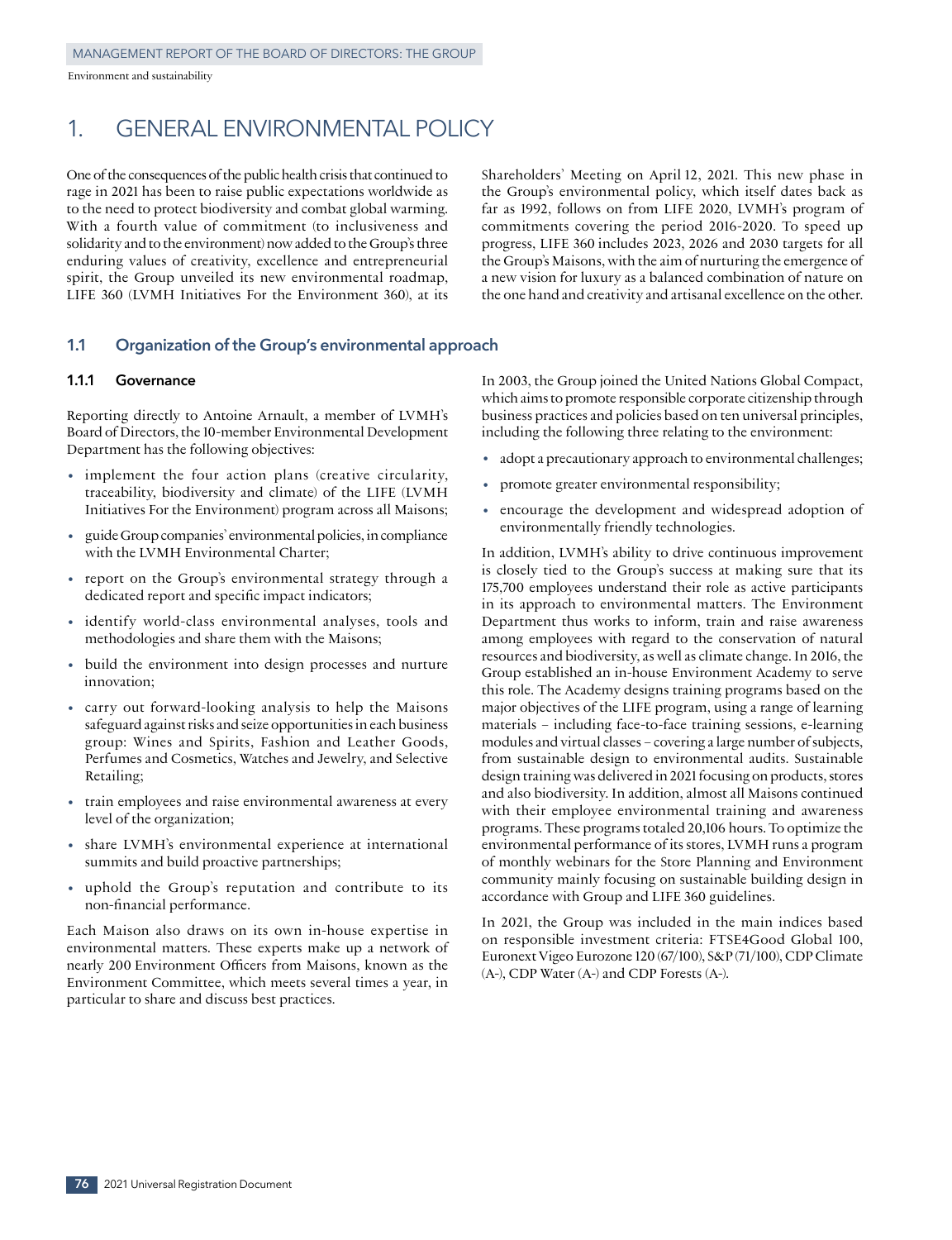# **1.1.2 Risk identification**

In 2021, the analysis of material issues for the Group was updated by mapping the climate impacts of LVMH's operations. The main environmental risks identified at the Group level relate to the following topics:

- **1.** impacts on ecosystems;
- **2.** depletion of natural resources;
- **3.** setting up and maintaining responsible supply chains.

The Group is also exposed to climate-related risks and opportunities.

The policies implemented and their results are set out in the following sections.

The full materiality matrix of risks and opportunities provides detailed information on the following environmental issues relating to the Group's business activities:

|                                                                                                                   | <b>Wines</b><br>and Spirits                                                                                                                                                                               | <b>Fashion and</b><br><b>Leather Goods</b>                                                                                                                                                                                                                                     | <b>Perfumes</b><br>and Cosmetics                                                                                                                                                                                            | Watches<br>and Jewelry                                                                                                                                                                                                              | Selective<br>Retailing                                                                               |
|-------------------------------------------------------------------------------------------------------------------|-----------------------------------------------------------------------------------------------------------------------------------------------------------------------------------------------------------|--------------------------------------------------------------------------------------------------------------------------------------------------------------------------------------------------------------------------------------------------------------------------------|-----------------------------------------------------------------------------------------------------------------------------------------------------------------------------------------------------------------------------|-------------------------------------------------------------------------------------------------------------------------------------------------------------------------------------------------------------------------------------|------------------------------------------------------------------------------------------------------|
| State of energy<br>resources and<br>climate change                                                                | - Grape growing and yield<br>- Packaging production<br>- Distillation<br>- Transportation<br>of products<br>- Soil erosion                                                                                | Store lighting and<br>air conditioning<br>Transportation<br>of products and<br>carbon taxes<br>Production of<br>resources needed to<br>manufacture products:<br>Plant fibers used for<br>textiles (cotton, etc.)<br>Leather, including<br>exotic leather<br>Fur<br>- Wool      | - Packaging production<br>- Store lighting and<br>air conditioning<br>- Transportation<br>of products and<br>carbon taxes<br>Customer expectations<br>in relation to more<br>sustainable products<br>Renewable energy costs | Store lighting and<br>air conditioning<br>Renewable energy costs                                                                                                                                                                    | - Store lighting and<br>air conditioning<br>- Transportation of products<br>- Renewable energy costs |
|                                                                                                                   |                                                                                                                                                                                                           | - Customer expectations<br>in relation to more<br>sustainable products<br>- Renewable energy costs                                                                                                                                                                             |                                                                                                                                                                                                                             |                                                                                                                                                                                                                                     |                                                                                                      |
| Impact on water<br>resources                                                                                      | - Water consumption<br>(vineyard irrigation in<br>Australia, New Zealand,<br>Argentina and California)<br>- Production of effluents<br>containing organic matter<br>during winemaking<br>and distillation | - Water consumption<br>(crocodile farms<br>and tanneries)<br>Production of effluents<br>containing organic matter<br>- Alternative raw materials                                                                                                                               | - Water consumption<br>(production and<br>transformation<br>of raw materials)                                                                                                                                               | - Water consumption<br>during the extraction of<br>mineral resources needed<br>to manufacture products<br>- Production of effluents<br>containing mineral matter                                                                    |                                                                                                      |
| Impact on ecosystems<br>(including deforestation<br>and desertification)<br>and depletion of<br>natural resources | Production of plant<br>resources needed<br>for other production<br>processes (grape<br>vines, barley, rye, etc.)<br>- Protecting biodiversity                                                             | - Production of<br>resources needed to<br>manufacture products:<br>Plant fibers used for<br>textiles (cotton, etc.)<br>Leather, including<br>exotic leather<br>Fur<br>- Wool<br>- Eider down<br>Farming and trapping<br>practices concerning raw<br>materials of animal origin | Production of plant<br>resources needed to<br>manufacture products<br>(rose, jasmine, etc.)<br>Protecting biodiversity                                                                                                      | Extraction of resources<br>needed to manufacture<br>products:<br>- Gems and<br>precious metals<br>- Exotic leather<br>- Farming and trapping<br>practices concerning raw<br>materials of animal origin<br>- Protecting biodiversity |                                                                                                      |
| <b>Waste production</b>                                                                                           | - Production of residues                                                                                                                                                                                  | - Protecting biodiversity<br>- Unused raw materials.                                                                                                                                                                                                                           | - Point-of-sale advertising,                                                                                                                                                                                                | - Scrap metal                                                                                                                                                                                                                       | - Point-of-sale advertising,                                                                         |
|                                                                                                                   | from winemaking or<br>distillation processes<br>and packaging waste<br>- Circular economy                                                                                                                 | obsolete and unsold<br>products, window<br>displays and events<br>Customer expectations                                                                                                                                                                                        | packaging waste,<br>and obsolete and<br>unsold products<br>- Circular economy                                                                                                                                               | - Circular economy                                                                                                                                                                                                                  | packaging waste,<br>and obsolete and<br>unsold products<br>- Circular economy                        |
|                                                                                                                   |                                                                                                                                                                                                           | in relation to more<br>sustainable products<br>- Circular economy                                                                                                                                                                                                              |                                                                                                                                                                                                                             |                                                                                                                                                                                                                                     |                                                                                                      |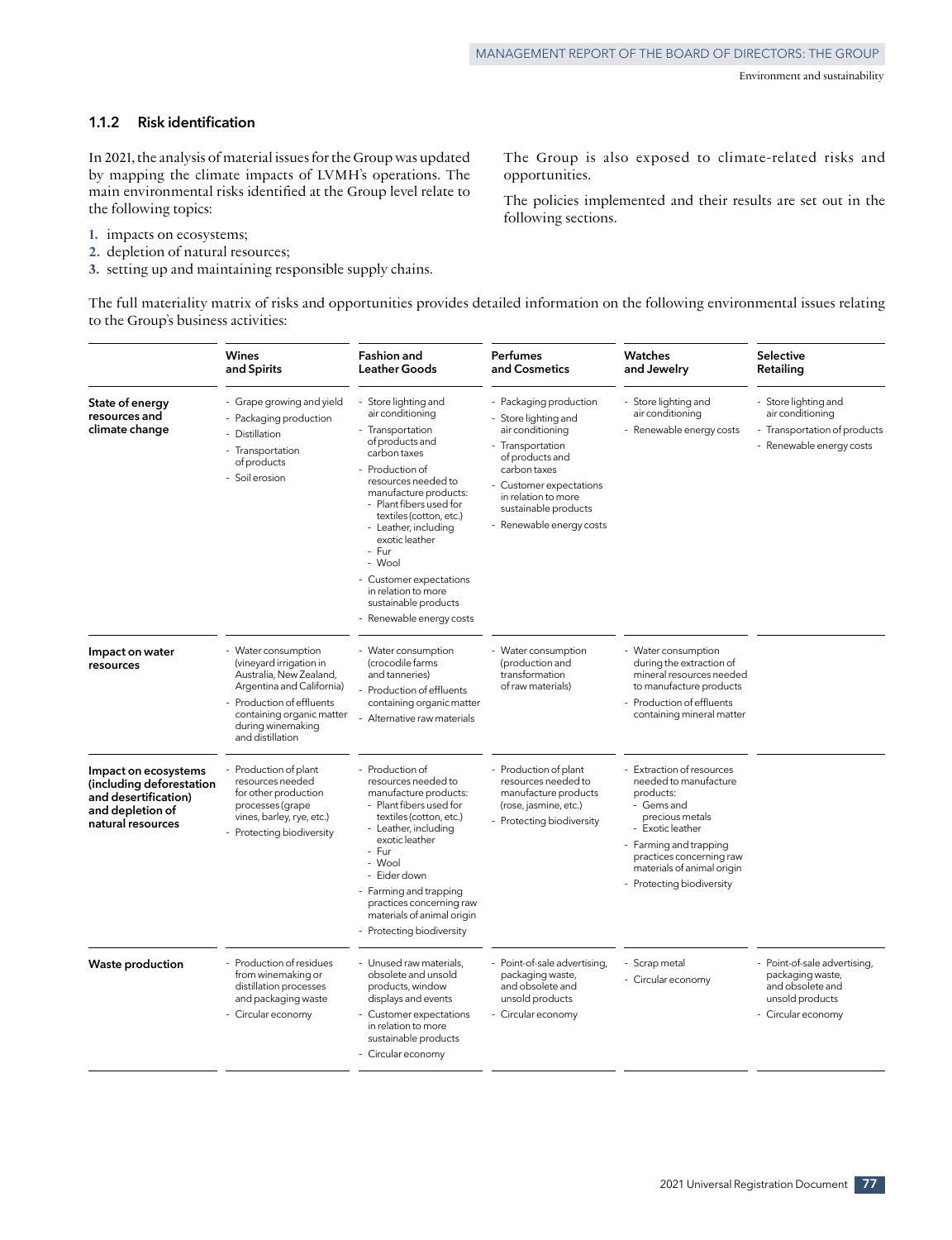#### **1.1.3 Environmental expenses**

Environmental expenses are recognized in accordance with the recommendations of the Autorité des Normes Comptables, France's accounting standards authority. Operating expenses and capital expenditure are recognized against each of the following items:

- air and climate protection;
- wastewater management;
- waste management;
- soil protection and purification;
- noise and vibration reduction;
- conservation of biodiversity and other environmental protection measures;
- research and development.

### **1.2 The LIFE program**

Signed in 2001 by the Group's Chairman, the Environmental Charter is the founding document for LVMH's five main aims with regard to the environment:

- striving for high environmental performance;
- encouraging collective commitment;
- managing environmental risks;
- designing products that factor in innovation and environmental creativity;
- making a commitment that goes beyond the Company.

The Environmental Charter also encourages all Maison Presidents to become directly involved in the approach through concrete actions, and requires each Maison to set up an effective environmental management system, create think tanks to assess the environmental impacts of its products, manage risks, and adopt environmental best practices. The Environmental Charter has guided LVMH's environmental commitments and its program of actions.

#### **1.2.1 Overview of the LIFE program**

Launched in 2011, the LIFE (LVMH Initiatives For the Environment) program is designed to reinforce the incorporation of environmental concerns into brand strategy, facilitate the development of new coordination tools, and take into account developments and improvements arising from innovative practices at Maisons.

In 2021, expenses related to environmental protection broke down as follows:

- operating expenses: 32 million euros (2020: 24.4 million euros);
- capital expenditure: 16.6 million euros (2020: 10.4 million euros).

Provisions for environmental risks amounted to 12.4 million euros as of December 31, 2021. This amount corresponds to the financial guarantees required by law for Seveso upper-tier establishments.

Furthermore, in accordance with Regulation (EU) 2020/852 establishing criteria for determining whether an economic activity qualifies as environmentally sustainable, LVMH has identified those of its activities that qualify as contributing to climate change adaptation and mitigation objectives (see Chapter 6, "Environmental taxonomy").

The Maisons have incorporated the LIFE program into their strategic plans since 2014. The LIFE program was implemented by a Steering Committee at each Maison and is based on nine key aspects of environmental performance:

- environmental design;
- securing access to strategic raw materials and supply chains;
- traceability and compliance of materials;
- suppliers' environmental and social responsibility;
- preserving critical expertise;
- reducing greenhouse gas emissions;
- environmental excellence in manufacturing processes;
- product life span and reparability;
- keeping customers and key stakeholders informed.

#### **1.2.2 The LIFE 360 program**

#### **Preparations for the new program**

LIFE 2020, the first roadmap resulting from the LIFE program and risk mapping, which in 2016 set out four targets common to all the Maisons, was completed in 2020. A review of the program showed that most of its targets had been met and highlighted future areas for improvement. Preparations for the Group's new program of commitments, drawn up from November 2020 with the intention – shared by the Maisons – of making even faster progress, included analyzing the results of LIFE 2020.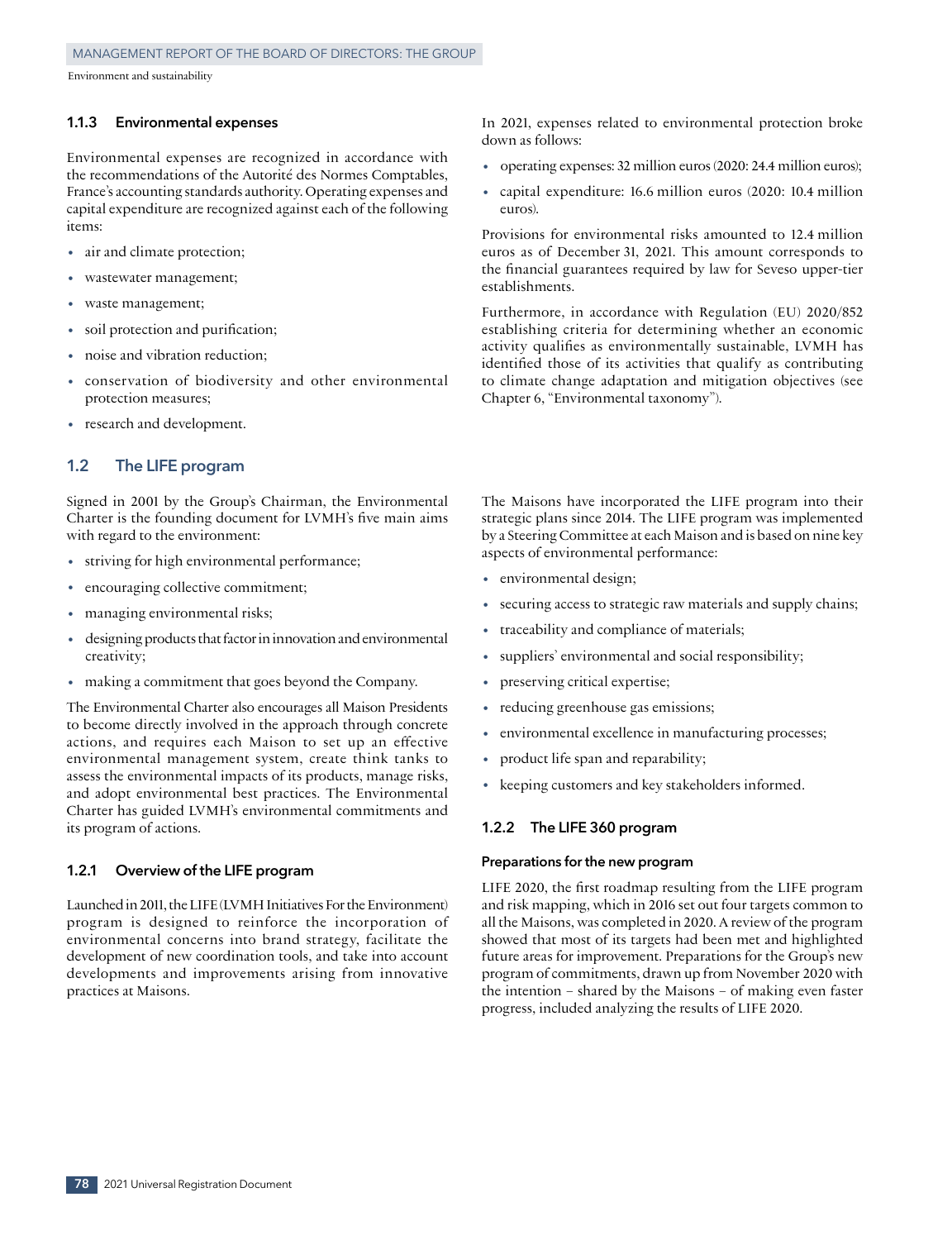Other work was involved in preparing the new program:

- priorities set jointly with the Maisons and via the various consultative bodies: the LVMH Science Committee; the Future of Luxury Commission (established in July 2020 and made up of leading outside figures from various disciplines); and work sessions with students and young employees;
- updates to the analysis of risk factors;
- analysis of the Sustainable Development commitments made by certain LVMH Maisons. This is the case for Louis Vuitton, which has committed to achieve the following by 2025: set up or maintain responsible supply chains for 100% of its raw materials; map out a climate trajectory approved by the Science Based Targets initiative; and promote circular creativity by committing to sustainable design for all its products. At the end of 2020, Moët Hennessy had made all of its own vineyards in the Champagne region herbicide-free as part of its Living Soils program and plans to do the same by 2028 for its independent grape suppliers;
- LVMH Climate Week, held from December <sup>8</sup> to 11, 2020, offered a week-long program of discussions and meetings with experts on climate and biodiversity-related topics for the Group's 150,200 employees;
- the calculation of the Group's environmental footprint for its entire value chain, including Scope 1, 2 and 3 emissions, covering issues relating to climate change, biodiversity and water;
- analyzing the extent to which LVMH's environmental policy has contributed to the achievement of the United Nations Sustainable Development Goals (SDGs), in particular SDG 3 ("Good health and well‑being"), SDG 6 ("Clean water and sanitation"), SDG 9 ("Industry, innovation and infrastructure"), SDG 12 ("Responsible consumption and production"), SDG 15 ("Life on land") and SDG 17 ("Partnerships for the goals");
- securing approval for the prioritization of objectives and their terms of implementation at presentations to members of the Executive Committee and the Ethics and Sustainable Development Committee.

#### **LIFE 360 objectives**

LVMH's new LIFE 360 roadmap, the fruit of this work, was unveiled at the 2021 Shareholders' Meeting and presented to the Board of Directors on October 28, 2021. It sets out 2023, 2026 and 2030 targets and charts a course for creating products that embody the Group's environmental ambitions: products that exist in harmony with nature, demonstrate care for biodiversity and the climate and mobilize stakeholders. It is structured around four strategic action plans:

- **Creative circularity**: harnessing the circular economy (sustainable design, repair, reuse and upcycling) and innovation (research into new materials) to fuel creativity, with a target of all new products being sustainably designed by 2030 and having a managed environmental footprint from extraction of materials through to their transformation. Packaging strategy will follow this same trajectory, with a target of zero plastic from virgin fossil oil by 2026.
- **Biodiversity:** the Group's activities are intimately linked to nature. The targets laid down in this action plan are designed to limit impacts and restore to the environment whatever is taken from it: zero sourcing in areas at very high risk of deforestation or desertification; all strategic supply chains to be subject to the most rigorous standards by 2026; a regenerative agriculture plan to restore 5 million hectares of flora and fauna habitat between now and 2030. The Group continues to roll out its Animal Welfare Charter published in 2019 and is in the process of drawing up a dedicated policy to protect water resources.
- **Climate**: LVMH's new carbon trajectory, in line with the Paris Agreement. was approved by the Science Based Targets initiative (SBTi) in December 2021. It aims to achieve a 50% reduction in energy‑related greenhouse gas emissions by 2026 (baseline: 2019) and a 55% reduction in Scope 3 emissions per unit of added value by 2030. Actions to achieve these targets are concentrated in four key areas: exclusive use of renewable or low‑carbon energy by production sites and stores, an action plan dedicated to green e‑commerce, increase in the share of maritime transport for freight, and a supplier carbon footprint plan.
- **Traceability and Transparency:** the action plan aims to roll out dedicated traceability initiatives covering all strategic raw materials by 2030 and tools for sharing environmental and/or social information at product level.

These four strategic action plans are broken down to business segment and individual Maison level. They are accompanied by targets designed to mobilize stakeholders around the LIFE 360 priorities, in particular:

- **employees**, with the aim of designing environmental training programs tailored to the **specific characteristics of the Group's businesses**;
- **customers**, with a target of all new products having a dedicated information system by 2026;
- **strategic suppliers**, with CSR clauses to be included in all contracts and subject to verification by 2030;
- **researchers**, with a dedicated sustainable luxury research and innovation program for 2023.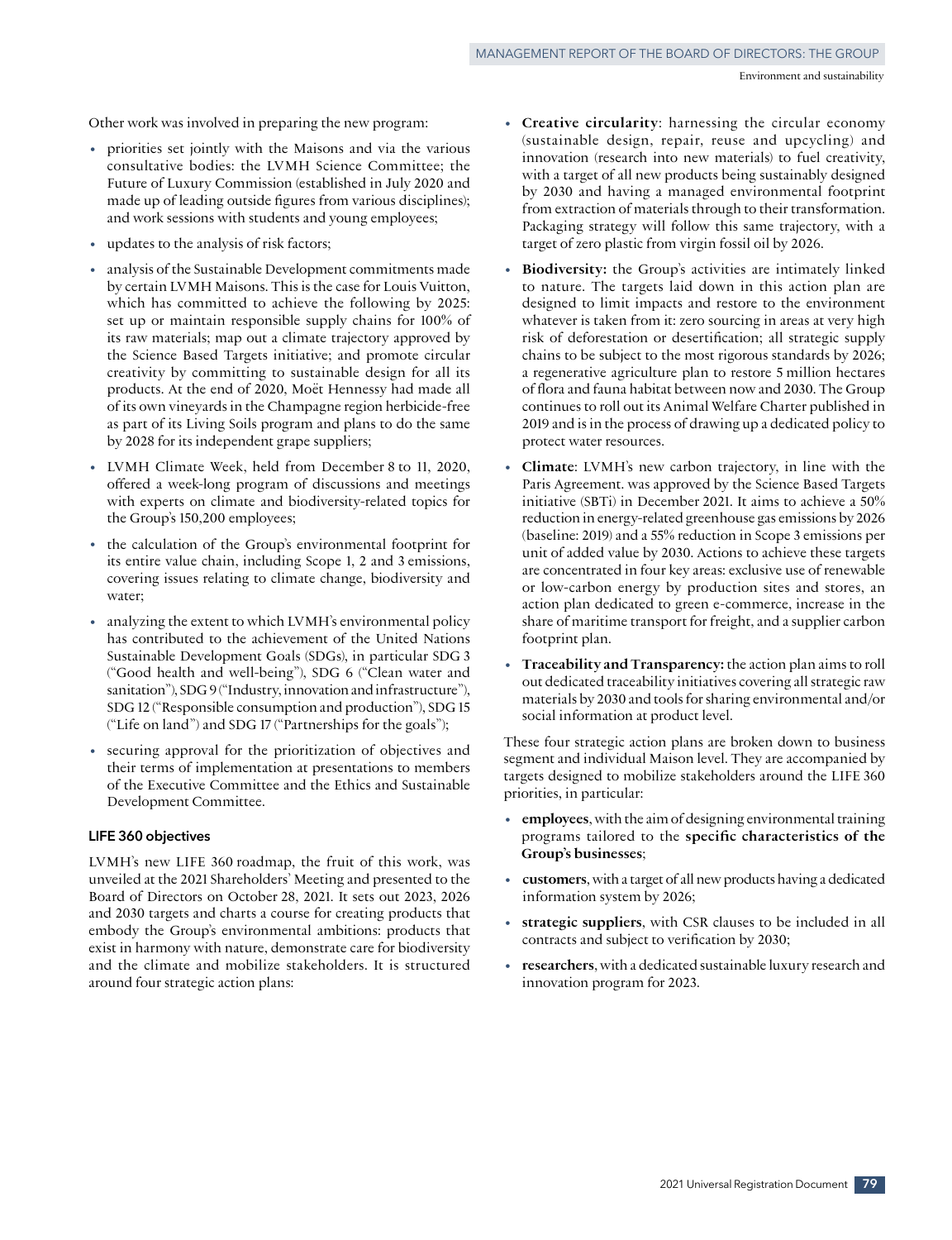# **1.3 2021 reporting scope**

The environmental indicator reporting process covered the following scope in 2021:

| Production facilities, warehouses<br>and administrative sites (number) | 2021 |
|------------------------------------------------------------------------|------|
| Sites covered <sup>(a)</sup>                                           | 301  |
| Sites not covered(b)(c)                                                | 145  |
| Total number of sites                                                  |      |

(a) Includes Château du Galoupet and new Bvlgari, Christian Dior Couture and Louis Vuitton sites.

(b) Main components: certain regional administrative sites of Louis Vuitton and Moët Hennessy as well as administrative sites with fewer than 20 employees.

(c) Belmond is included in reporting for indicators relating to energy and associated greenhouse gas emissions; seven hotels, five trains and three boats are excluded.

90% of production sites are covered. The manufacturing, logistics and administrative sites that are not covered by environmental reporting are essentially excluded for operational reasons and their environmental impact is not material. A plan to gradually include them is underway.

The total store floor space used to calculate energy consumption, greenhouse gas emissions and water consumption is as follows, expressed as a percentage of the Group's total store floor space:

|             | % of Group's total store floor space taken into<br>account in calculating energy consumption<br>and greenhouse gas emissions <sup>(a)</sup> |  |  |
|-------------|---------------------------------------------------------------------------------------------------------------------------------------------|--|--|
|             | 2021<br>2020                                                                                                                                |  |  |
| Group total | 74                                                                                                                                          |  |  |

(a) The reporting scope does not cover the stores operated under franchise by Fashion and Leather Goods, Perfumes and Cosmetics, and Watches and Jewelry.

Calculations of energy consumption and greenhouse gas emissions also include certain stores operated by all Maisons in the Fashion and Leather Goods, Perfumes and Cosmetics, Watches and Jewelry, and Selective Retailing business groups.

Not including Sephora South East Asia, Rimowa, Cha Ling, Parfums Francis Kurkdjian, Pucci and Parfums Givenchy stores.

For waste production and water consumption, only certain stores operated by DFS and stores operated by the Le Bon Marché group are included.

# 2. LIFE 360 – CREATIVE CIRCULARITY

## **2.1 Overview of the Creative Circularity policy**

LVMH's Maisons work to limit the impact of their products on the natural environment by taking each product's entire life cycle into account. Through its LIFE 360 strategy, LVMH is bringing together all its Maisons around the concept of creative circularity, based on four convictions:

- inventiveness: selecting innovative new materials such as those that are recycled, bio‑sourced, certified and/or derived from regenerative agriculture (see Sections 2.1.1 and 3.1);
- simplicity: selecting the most demanding transformation and manufacturing processes at Maisons' and suppliers' sites

to reduce environmental impacts (climate, water, waste, biodiversity) (see Section 2.1.4);

- eternity: guaranteeing long product life by ensuring high quality thanks to expertise in repairs and the art of patina, new technologies such as product recharges, refills and refurbishment, and the promotion of new services (see Section 2.1.3):
- rebirth: helping give materials and products a new lease of life through reuse, recovery, recycling and upcycling (see Section 2.2.2).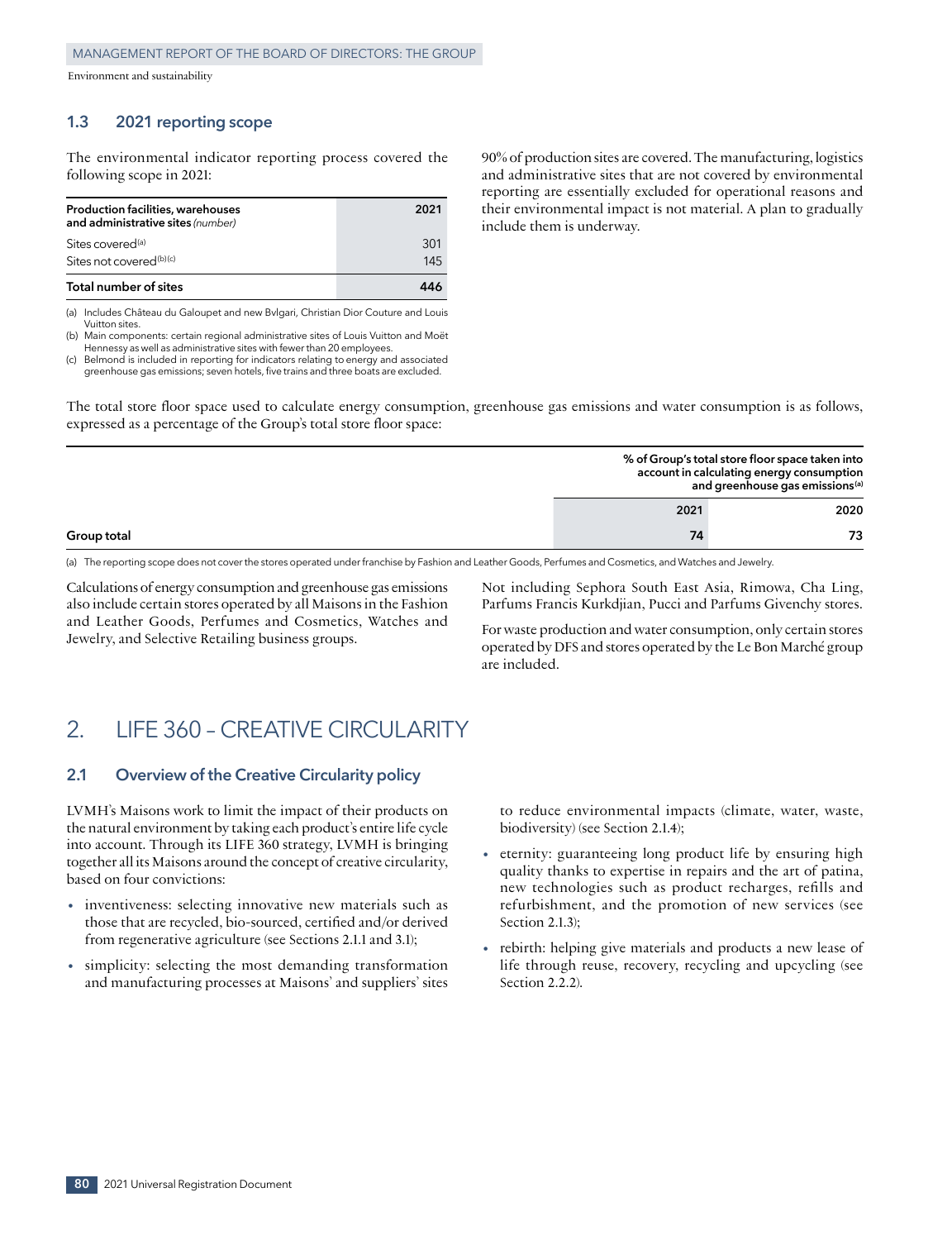These convictions are translated into action plans with tangible targets:

- all new products sustainably designed by 2030;
- zero virgin fossil plastics to be used in packaging by 2026;
- new circular services to be rolled out;
- as key drivers of circularity, Maisons' production sites are also subject to specific targets, for example to roll out certified environmental management systems across all production and logistics sites by 2026. Ambitious policies are also in place covering water consumption, wastewater and general waste.

#### **2.1.1 All products to be covered by a sustainable design process**

To meet this sustainable design challenge, the Group and its Maisons have together identified sustainable design criteria encompassing at least the following:

- use of materials that are certified, recycled or derived from regenerative agriculture;
- traceability: knowing the supplier and country of origin for each primary material;
- product life span and end-of-life treatment.

Each business group has tailored these sustainable design criteria to its own specific environmental challenges; tools are currently being rolled out to monitor performance against these criteria and assess each product's environmental footprint:

- Perfumes and Cosmetics: The Maisons have implemented the EFI (Eco-Formulation Index) and the EPI (Environmental Performance Index for packaging). The EFI score spans six dimensions: traceability, clean beauty (with certain substances banned from use), naturally occurring materials, smart formulation to reduce the number of substances used, sustainability, and overall environmental impact. The EPI score takes into account a number of criteria including packaging weight and volume, recycled content, recyclability and refill capability.
- Fashion and Leather Goods: Maisons in the Fashion and Leather Goods business group apply the traceability criteria identified by the Group as well as requiring a minimum of 50% raw materials to be certified, recycled or derived from regenerative agriculture. A sustainability criterion is also currently under development. Testing and rollout of a sector-based tool for tracking indicators and calculating products' environmental footprints began in 2021.
- Wines and Spirits and Watches and Jewelry: Criteria are currently under development.

### **2.1.2 Zero virgin fossil plastics in customer packaging by 2026**

LVMH aims to have stopped using virgin fossil plastics in packaging that reaches customers by 2026. To achieve this target, the Maisons are working to:

- use recycled plastics;
- use bio-sourced plastics;
- replace plastics with other materials.

LVMH has also set the following targets for 2030: 70% of packaging materials used by the Maisons (in packaging that reaches customers) is to be recycled, and all packaging that reaches customers is to be recyclable, compostable or reusable.

## **2.1.3 Results for new circular services**

LVMH's 75 Maisons offer a vast range of opportunities to explore potential new cross‑sector circular design practices, a priority action of LIFE 360. From 2021 onwards, these practices will result in new services:

- to make products more sustainable through repairs and refills;
- to donate unsold products to nonprofits, reuse (i.e. use a product for the same purpose for which it was originally designed), recover (i.e. use products and materials now considered as waste) and recycle (i.e. reintroduce waste directly into the production cycle that produced it to completely or partially replace a new raw material);
- to exchange raw and other materials between Maisons through innovative projects.

### **2.1.4 All manufacturing and logistics sites to have certified environmental management systems by 2026**

The Maisons' products are mainly manufactured at 222 production sites and distribution hubs. Reducing their environmental impact and fostering a circular approach also helps shrink products' environmental footprint.

The Group has set a target of having all its sites covered by environmental certification by 2026; this kind of certification is a dynamic, unifying and motivating approach for continuously improving performance in building use. This approach to certification is not new for the Maisons: the LVMH Environmental Charter already requires that they put in place an environmental management system reporting to Executive Management. Hennessy has played a pioneering role in this regard, becoming the world's first wines and spirits company to obtain ISO 14001 certification in 1998.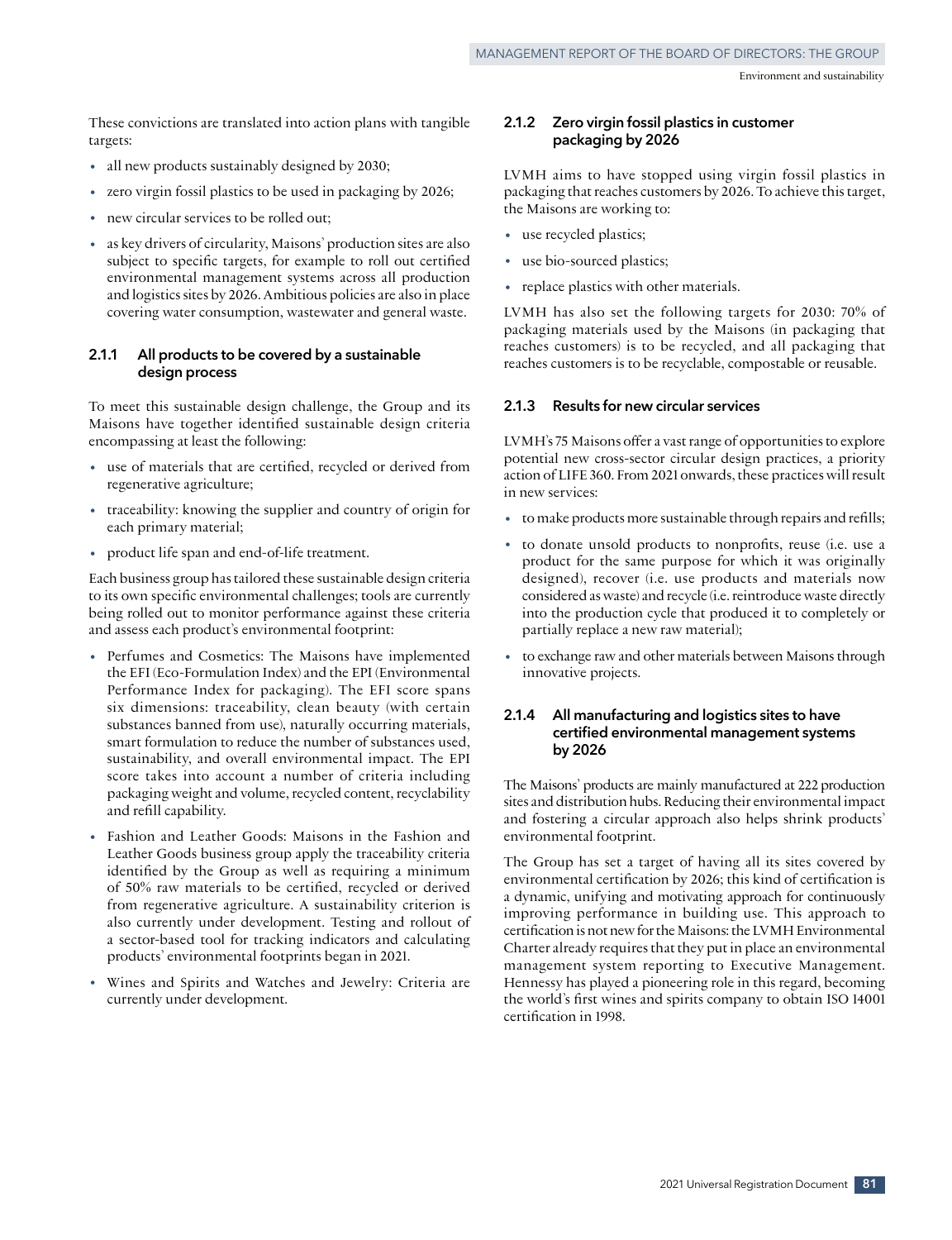# **2.2 Key achievements in 2021: Creative Circularity**

#### **2.2.1 Sustainably designed packaging**

The Maisons are working on sustainable packaging design to reduce the amount of raw materials used, facilitate recycling and help put a stop to the use of virgin fossil plastics. For example, Parfums Christian Dior is working with Eastman to develop packaging using materials like copolyester produced with molecular recycling technologies.

The quantities of packaging consolidated by the Maisons concern the following items:

- Wines and Spirits: bottles, boxes, caps, etc.<br>• Fashion and Leather Goods: boutique bags.
- Fashion and Leather Goods: boutique bags, pouches, cases, etc.
- Perfumes and Cosmetics: bottles, cases, etc.
- Watches and Jewelry: cases, boxes, etc.
- Selective Retailing: boutique bags, pouches, cases, etc.

#### **Perfumes and Cosmetics and Wines and Spirits business groups: EPI scores over time**

| Indicators                                     | <b>Baseline</b>  | Performance<br>in 2021 | Performance<br>in 2020 | Change |
|------------------------------------------------|------------------|------------------------|------------------------|--------|
| EPI score for Perfumes and Cosmetics packaging | 8.32             | $10.71^{(a)}$          | 9.15                   | $+17%$ |
| EPI score for Wines and Spirits packaging      | Champagne: 16.03 | 16.5                   | 16.1                   | $+2%$  |
|                                                | Cognac: 10.60    | 13.4                   | 13.9                   | $-4%$  |

(a) Maisons included: Guerlain, Parfums Christian Dior, LVMH Fragrance Brands, Benefit, Bvlgari and Make Up For Ever.

The weight of packaging that reaches customers changed as follows between 2020 and 2021:

| (in metric tons)          | 2021    | 2020    | 2021 pro forma $(a)$ | Change(b) (as $\%$ )     |
|---------------------------|---------|---------|----------------------|--------------------------|
|                           |         |         |                      |                          |
| Wines and Spirits         | 170,166 | 141,224 | 170,166              | 20                       |
| Fashion and Leather Goods | 19.149  | 13,090  | 19.149               | 46                       |
| Perfumes and Cosmetics    | 26,890  | 23,163  | 26,890               | 16                       |
| Watches and Jewelry       | 3,390   | 3,274   | 3,543                | 8                        |
| Selective Retailing       | 4,053   | 4.541   | 4,053                | (11)                     |
| Other activities          |         |         |                      | $\overline{\phantom{a}}$ |
| Total                     | 223,649 | 185,293 | 223,802              | 21                       |

(a) Value and change at constant scope.

(b) This change was a result of the upturn in business.

The total weight of packaging that reaches customers, by type of material, broke down as follows in 2021:

| (in metric tons)          | Glass                    | Paper/<br>Cardboard | Plastic                  | Metal                    | Fabric                   | Other packaging<br>materials |
|---------------------------|--------------------------|---------------------|--------------------------|--------------------------|--------------------------|------------------------------|
| Wines and Spirits         | 152,495                  | 14,431              | 529                      | 2,165                    | 59                       | 487                          |
| Fashion and Leather Goods | 472                      | 16,109              | 327                      | 118                      | 2,121                    | 2                            |
| Perfumes and Cosmetics    | 14,274                   | 5,195               | 6,123                    | 1,287                    |                          | 2                            |
| Watches and Jewelry       | 1,319                    | 1.019               | 767                      | 136                      | 111                      | 38                           |
| Selective Retailing       | 298                      | 2.476               | 1,136                    | 61                       | 82                       |                              |
| Other activities          | $\overline{\phantom{a}}$ |                     | $\overline{\phantom{a}}$ | $\overline{\phantom{a}}$ | $\overline{\phantom{a}}$ |                              |
| Total                     | 168,858                  | 39,231              | 8,882                    | 3.767                    | 2,382                    | 529                          |

Packaging used for transport is not included in this breakdown.

The amount of packaging used Group‑wide was higher than in 2020 but 5% lower than in 2019. Sustainable packaging design efforts have also resulted in a reduction in the proportion of plastic and an increase in the proportion of glass and paper, as shown by the change in the EPI (Environmental Performance Index) for packaging used by Maisons in the Perfumes and Cosmetics and Wines and Spirits business groups (see Section 2.1.1).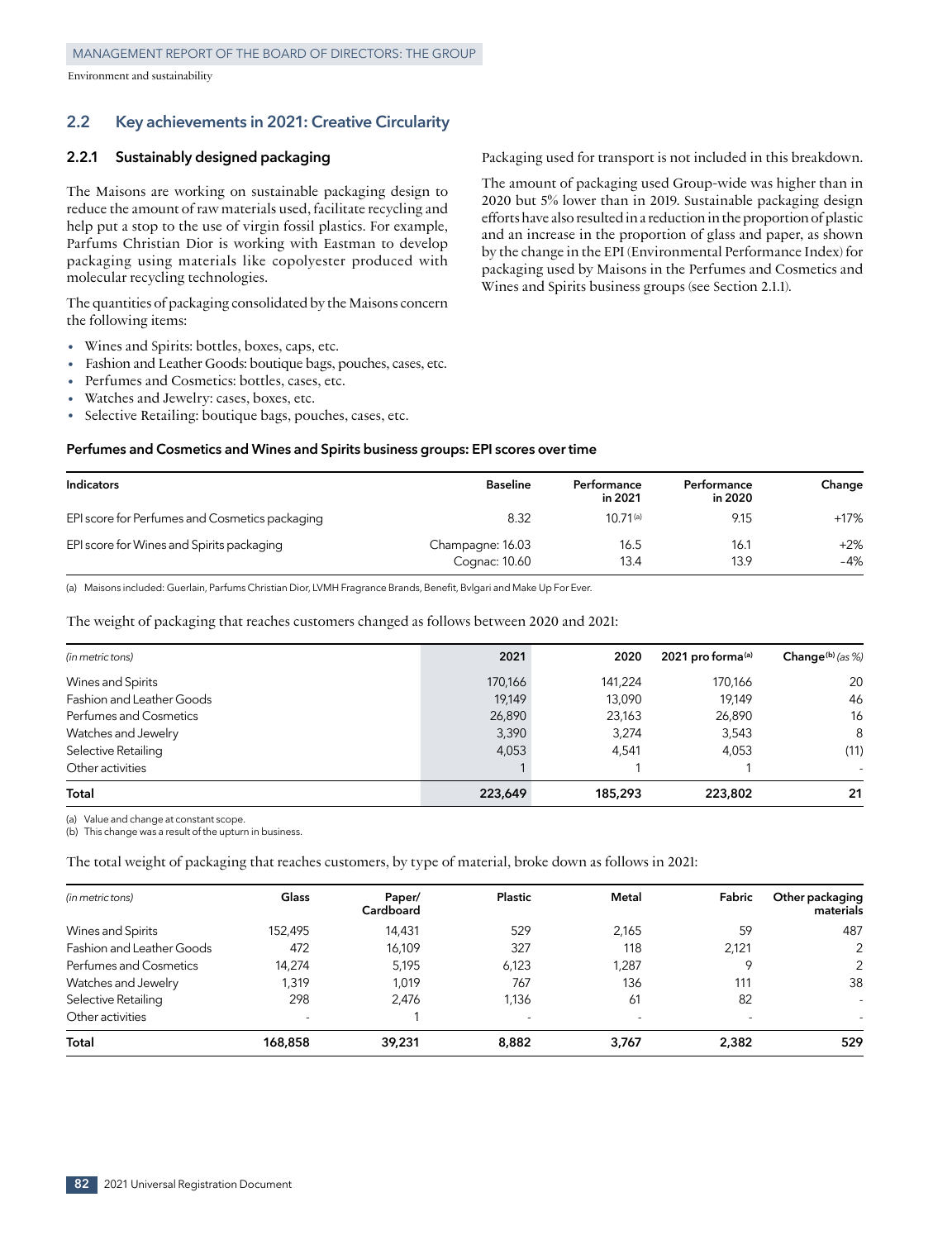#### **2.2.2 Reducing and recovering waste**

| (in metric tons)          | Waste<br>produced<br>in 2021 | Of which:<br><b>Hazardous</b><br>waste produced<br>in 2021 $(a)$ | Waste<br>produced<br>in 2020 | Waste<br>produced<br>in 2021<br>pro forma <sup>(d)</sup> | Change<br>in waste<br>produced <sup>(d)</sup><br>(as %) |  |  |  |  |  |  |  |  |  |  |  |  |       |       |        |    |
|---------------------------|------------------------------|------------------------------------------------------------------|------------------------------|----------------------------------------------------------|---------------------------------------------------------|--|--|--|--|--|--|--|--|--|--|--|--|-------|-------|--------|----|
| Wines and Spirits         | 78,881                       | 439                                                              | 52,256                       | 78,696                                                   | 51 <sup>(b)</sup>                                       |  |  |  |  |  |  |  |  |  |  |  |  |       |       |        |    |
| Fashion and Leather Goods | 19,422                       | 4,739                                                            | 13,125                       | 18,915                                                   | 44(c)                                                   |  |  |  |  |  |  |  |  |  |  |  |  |       |       |        |    |
| Perfumes and Cosmetics    | 10.297                       |                                                                  |                              |                                                          |                                                         |  |  |  |  |  |  |  |  |  |  |  |  | 2,352 | 8.540 | 10.369 | 21 |
| Watches and Jewelry       | 985                          | 409                                                              | 1,584                        | 976                                                      | (38)                                                    |  |  |  |  |  |  |  |  |  |  |  |  |       |       |        |    |
| Selective Retailing       | 2,373                        | 12                                                               | 3,140                        | 2,418                                                    | (23)                                                    |  |  |  |  |  |  |  |  |  |  |  |  |       |       |        |    |
| Other activities          | 1,625                        | 74                                                               | 2.042                        | 1,625                                                    | (20)                                                    |  |  |  |  |  |  |  |  |  |  |  |  |       |       |        |    |
| Total                     | 113,584                      | 8,025                                                            | 80,687                       | 112,998                                                  | 40                                                      |  |  |  |  |  |  |  |  |  |  |  |  |       |       |        |    |

The weight of waste generated changed as follows between 2020 and 2021:

(a) Waste that must be sorted and processed separately from non‑hazardous waste (such as cardboard, plastic and paper).

(b) This change is the result of a process change at one site.

This change is the result of exceptional activity at one site.

(d) Value and change at constant scope.

#### Waste was recovered as follows in 2021:

| (as % of waste produced)  | Re-used | Recovery of<br>materials | Waste-to-energy<br>recovery | <b>Total</b><br>recovery |
|---------------------------|---------|--------------------------|-----------------------------|--------------------------|
| Wines and Spirits         |         | 88                       |                             | 94                       |
| Fashion and Leather Goods | 19      | 41                       | 25                          | 86                       |
| Perfumes and Cosmetics    |         | 75                       | 17                          | 93<br>72                 |
| Watches and Jewelry       |         | 46                       | 25                          |                          |
| Selective Retailing       |         | 38                       | 38                          | 78                       |
| Other activities          | 27      | 32                       | 38                          | 97                       |
| Total                     |         | 76                       |                             | 91                       |

The Maisons are working to reduce and recycle production waste, end-of-life products and unsold products. As regards waste circularity, in 2021, 91% of waste was recovered (93% in 2020). Recovered waste is waste for which the final use corresponds to, listed in descending order of interest in accordance with European and French laws: reuse, recovery of materials (i.e. recycling, composting or land treatment) or incineration for energy production.

In France, the Perfumes and Cosmetics Maisons, as well as Sephora since 2010 and Louis Vuitton since 2011, have used the CEDRE *(Centre Environnemental de Déconditionnement, Recyclage Ecologique)* recovery and recycling facility to handle all the waste generated by the manufacturing, packaging, distribution, and sale of cosmetic products. CEDRE accepts several types of articles: obsolete packaging, obsolete alcohol-based products, advertising materials, store testers, and empty packaging returned to stores by customers. In 2014, the service was expanded to accept textiles. In 2021, around 3,717 metric tons of waste were processed (2,920 metric tons in 2020). The various materials (glass, cardboard, wood, metal, plastic, alcohol and cellophane) are resold to a network of specialized recyclers.

As another example, LVMH has set a target of ensuring that all site waste from store construction and renovation is locally recycled or reused. To achieve this, the Maisons complete the store construction process by implementing a recycling indicator for construction waste.

#### **2.2.3 Results for new circular services**

Annual reporting tracks the number of new projects at each Maison as well as the proportion of total sales accounted for by new circular offerings. In 2021, LVMH launched Nona Source, a platform on which the Group's Maisons can resell their unused textiles. As well as fostering greater circularity in the fashion industry, Nona Source also offers tangible support for young designers by offering high-quality fabrics at very competitive prices. Over 60,000 meters of fabric was upcycled in this way in 2021. In 2021, LVMH entered into a partnership with WeTurn, which has begun developing the first dedicated process for recycling unsold textiles, fabric rolls and production offcuts from prestigious Maisons protected by intellectual property rights by transforming them into new, fully traceable high-quality European thread. Kenzo also ran an upcycling project with CETI (European Center for Innovative Textiles) aimed at producing recycled thread from distressed inventory. The resulting recycled thread was used to make more than 6,000 new T-shirts.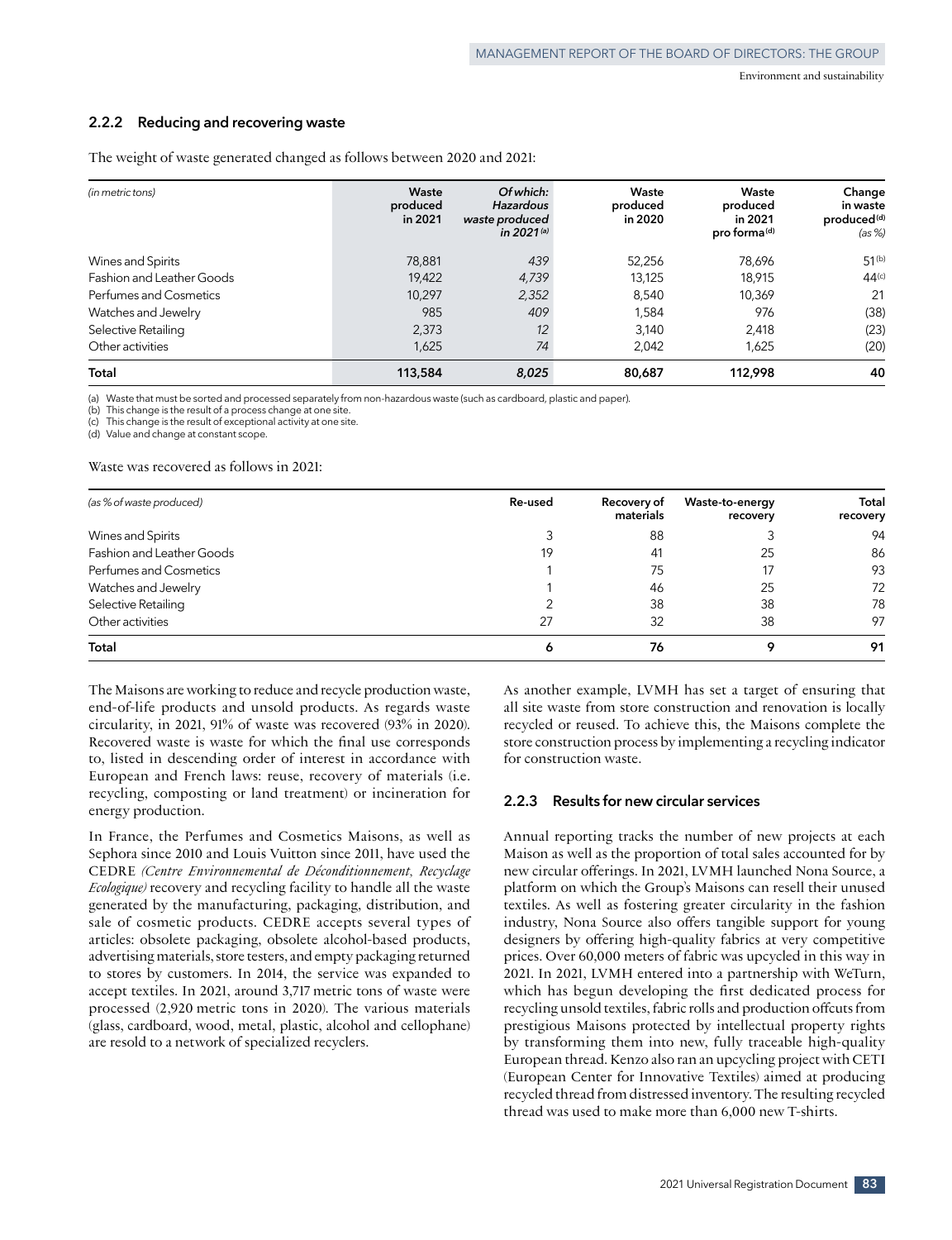To help combat food waste and promote food donations, Grande Épicerie de Paris put in place a process to accurately monitor sales that production can be adjusted accordingly. The French Red Cross collects any unsold products each day. In 2018, a partnership was launched with Too Good To Go, an app that lets stores give their unsold items to its users. In light of the Group's business activities, food insecurity and actions promoting responsible, fair and sustainable food use do not constitute key risks.

#### **2.2.4 Environmental management**

In 2021, the Group continued to roll out certified environmental management systems across its 446 sites. By the end of 2021, 70% of its industrial sites will be ISO 14001 certified.

Sustainable design and environmental management are also relevant to the Group's stores. The Sustainable Store Planning process was put in place in early 2021, in partnership with Purchasing, to coordinate efforts across the store community, which brings together over 300 people. A platform named LIFE Influencers Journey has helped more quickly deliver training for decision‑makers. Over 400 webinars were run in 2021 to cascade the LVMH LIFE environmental performance criteria set out in the Group's store guidelines. An LVMH Store Planning nomenclature has been developed in conjunction with the Maisons to make it easier to compare projects and tie environmental requirements into each line of expenditure. During the design phase of their stores, most Maisons were able to implement improvements in relation to energy conservation and the circular economy (recycled materials, premises free of volatile organic compounds, etc.) into their store concepts.

### **2.2.5 Summary of LIFE 360 "Creative Circularity" achievements in 2021**

| Performance<br>in 2021 | Performance<br>in 2020 | Target     |
|------------------------|------------------------|------------|
|                        |                        |            |
|                        |                        |            |
| 8,632                  | 9,162                  | 0(2026)    |
|                        |                        |            |
|                        |                        |            |
| 41%                    | N/A                    | 70% (2030) |
|                        |                        |            |
| 70%                    | 69%                    | 100%       |
|                        |                        |            |

(a) Data from a report currently under development. N/A: Not applicable.

# 3. LIFE 360 – BIODIVERSITY

# **3.1 Overview of the Biodiversity policy**

Protecting natural ecosystems is of vital importance to LVMH, whose business is heavily dependent on natural raw materials (such as flowers, grapes, cotton, leather and gems). This concern is part and parcel of a long‑term view that places a priority on preserving nature, from which the exceptional quality of the Group's products is ultimately derived.

The first step in the process is to measure impacts. This can serve as a powerful lever for identifying priorities, targets and actions. However, measuring impacts on biodiversity is a complex matter. LVMH rolled out two methods: the Global Biodiversity Score and an environmental footprint for its entire value chain, including Scope 1, 2 and 3 emissions, covering issues relating to climate change, biodiversity and water. Some biodiversity impact indicators are geolocalized to allow for analysis at a more granular level and the implementation of specific action plans for some regions. LVMH's commitments and actions are in keeping with the reference framework drawn up by Science Based Targets for Nature, which aims to align companies' actions with international biodiversity protection goals.

Taking into account the results of these measurements, LVMH is taking action and making protecting and regenerating biodiversity a major focus of its LIFE 360 environmental strategy, whose three targets aim to reduce impacts and regenerate biodiversity:

- zero net deforestation by 2026 and zero gross deforestation by 2030 within the Group's supply chains;
- all strategic raw materials to be certified by 2026;
- <sup>5</sup> million hectares of flora and fauna habitat to be preserved, regenerated or restored by 2030.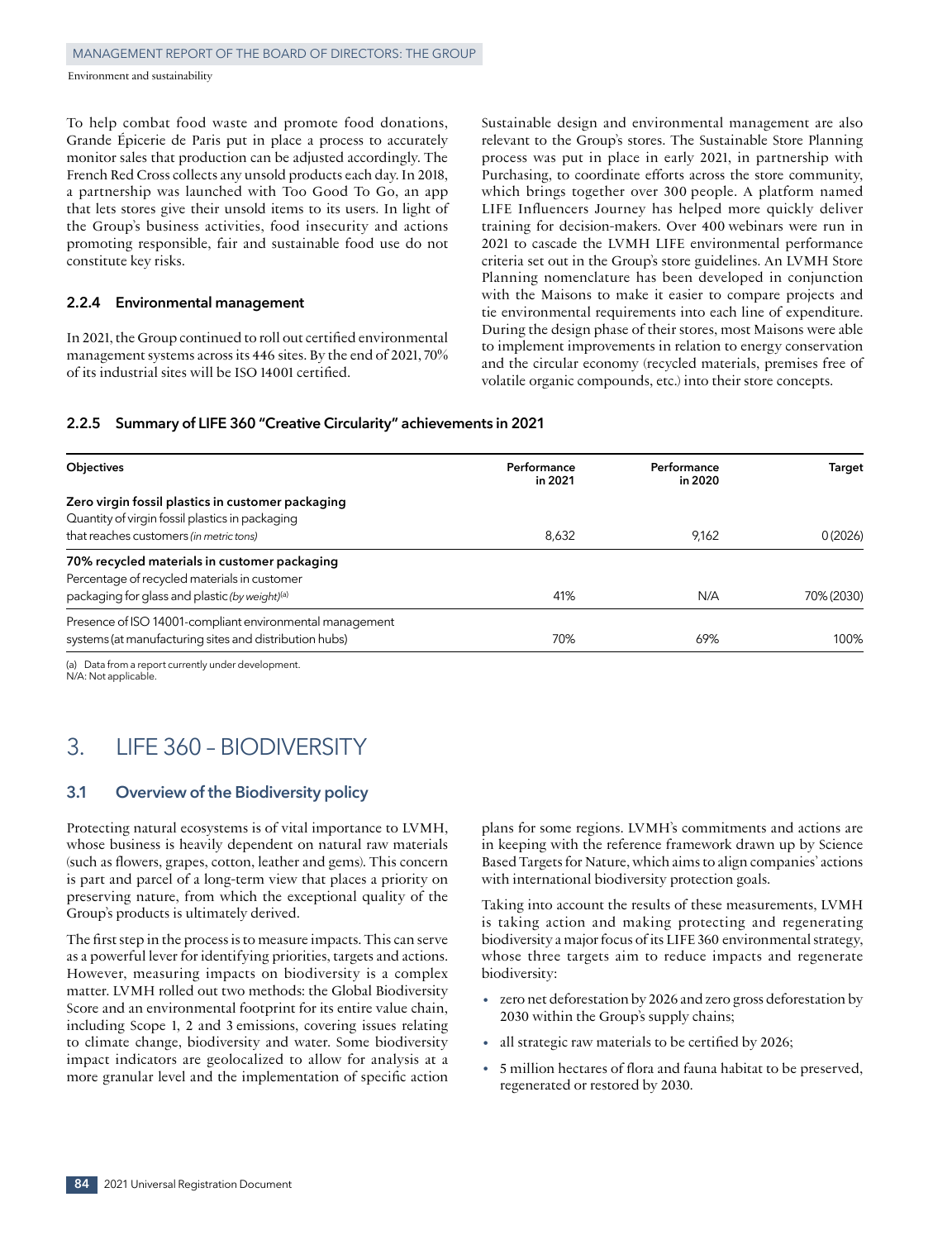#### **3.1.1 Avoiding and reducing impacts on biodiversity**

#### **Zero net deforestation by 2026 and zero gross deforestation by 2030 within the Group's supply chains**

LVMH has set itself a target of achieving zero net deforestation in its supply chains by 2026 and zero gross deforestation by 2030. Raw materials considered at risk and used by LVMH include wood and wood derivatives (paper, cardboard and viscose), palm oil derivative and leather. These materials have been identified with the help of environmental footprints from LVMH's value chain. LVMH is working to roll out a methodology for quantifying the degree of deforestation and has taken a number of practical steps:

- in spring 2021, LVMH entered into a partnership with Canopy, an NGO whose program aims to avoid deforestation in the wood, cardboard and viscose sectors;
- like many of the Group's Maisons, LVMH is a member of FSC France, whose strategy is aimed at certifying sustainably managed forests, transforming markets and acting as a catalyst for change;
- the Group's Maisons ask their partner tanneries not to accept any hides sourced from the Amazon basin;
- LVMH has kicked off agroforestry projects in the Malaysian palm oil sector.

#### **All strategic raw materials to be certified by 2026**

The LVMH group has put in place a strategy for sourcing and preserving raw materials, covered by LIFE 360 targets for 2026, that commits the Maisons to ensuring that all strategic raw materials they purchase and produce are certified as complying with the most stringent environmental standards covering both the materials themselves and production sites, and that guarantees that ecosystems and water resources are properly protected. At the close of the LIFE 2020 environmental program, the list of strategic raw materials was expanded. This list now includes the following:

- grapes, rye and barley;
- leathers, raw lamb and calf skins, exotic leathers and furs;
- cotton;
- wool;
- down and feathers;
- viscose;
- silk;
- wood, paper and cardboard;
- gems and precious metals;
- palm oil and its derivatives;
- soya and its derivatives for cosmetic use;
- alcohol;
- iconic ingredients used by Maisons in the Perfumes and Cosmetics business group;
- regulated chemicals. All the Maisons have incorporated the requirements of international regulations, including REACH, into their contractual documents so as to engage all suppliers in this undertaking.

Furthermore, the Maisons have implemented procedures to ensure that all of their products comply with CITES, a convention on international trade in endangered species. Through a system of import‑export permits, this convention was set up to prevent overexploitation of certain species of endangered fauna and flora. In keeping with the Animal-Based Raw Materials Sourcing Charter published in 2019, the Maisons committed not to source any supplies of materials listed in Appendix 1 of CITES or identified as under threat by the International Union for Conservation of Nature (IUCN) with effect from 2020.

The Group proactively supports certification programs not only by purchasing certified materials but also by sitting on expert committees, in partnership with other stakeholders, to ensure that the required standards are both neutral and sufficiently stringent.

#### **Wines and Spirits**

The Wines and Spirits business group is actively committed to sustainable, organic and/or regenerative winegrowing, both of which are helping to considerably reduce its environmental impact, in particular by limiting the use of plant protection products.

Stepping up the roll-out of sustainable, organic and/or regenerative winegrowing at the Maisons' vineyards and among independent grape suppliers has thus been adopted as a LIFE 360 target. Various certification systems have been established across winegrowing regions: Viticulture Durable en Champagne for champagne houses, environmental certification for cognac (Haute Valeur Environnementale), organic farming for certain vineyards, Napa Green in California, etc. LIFE 360 targets are as follows:

- for vineyards owned by the Group: all grapes to be from sustainable, organic or regenerative winegrowing by 2026;
- for partner/supplier vineyards (Champagne, cognac, wines): 80% of grapes to be from sustainable, organic or regenerative winegrowing by 2026.

#### **Fashion and Leather Goods**

The Fashion and Leather Goods business group has adopted nine major targets for 2026:

- 90% by volume of supplies of cow, sheep and exotic leathers to be purchased from Tier 1 LWG-certified tanneries, with 50% to be purchased from Tier 2 and above LWG- or ISO 14001-certified tanneries. LWG certification is a standard created by the Leather Working Group to improve the environmental performance of tanneries (energy, water, waste, traceability);
- supplies of exotic leather to be purchased from abattoirs and/or farms certified in accordance with standards covering animal and human welfare and care for the environment, such as the LVMH Standard for Responsible Crocodilian Production, the International Crocodilian Farmers Association (ICFA), the South African Business Chamber of Ostriches (SAOBC) and the forthcoming standard to be issued by the South East Asian Reptile Conservation Alliance (SARCA). The Group is also seeking certification for all crocodile farms supplying the Group's tannery;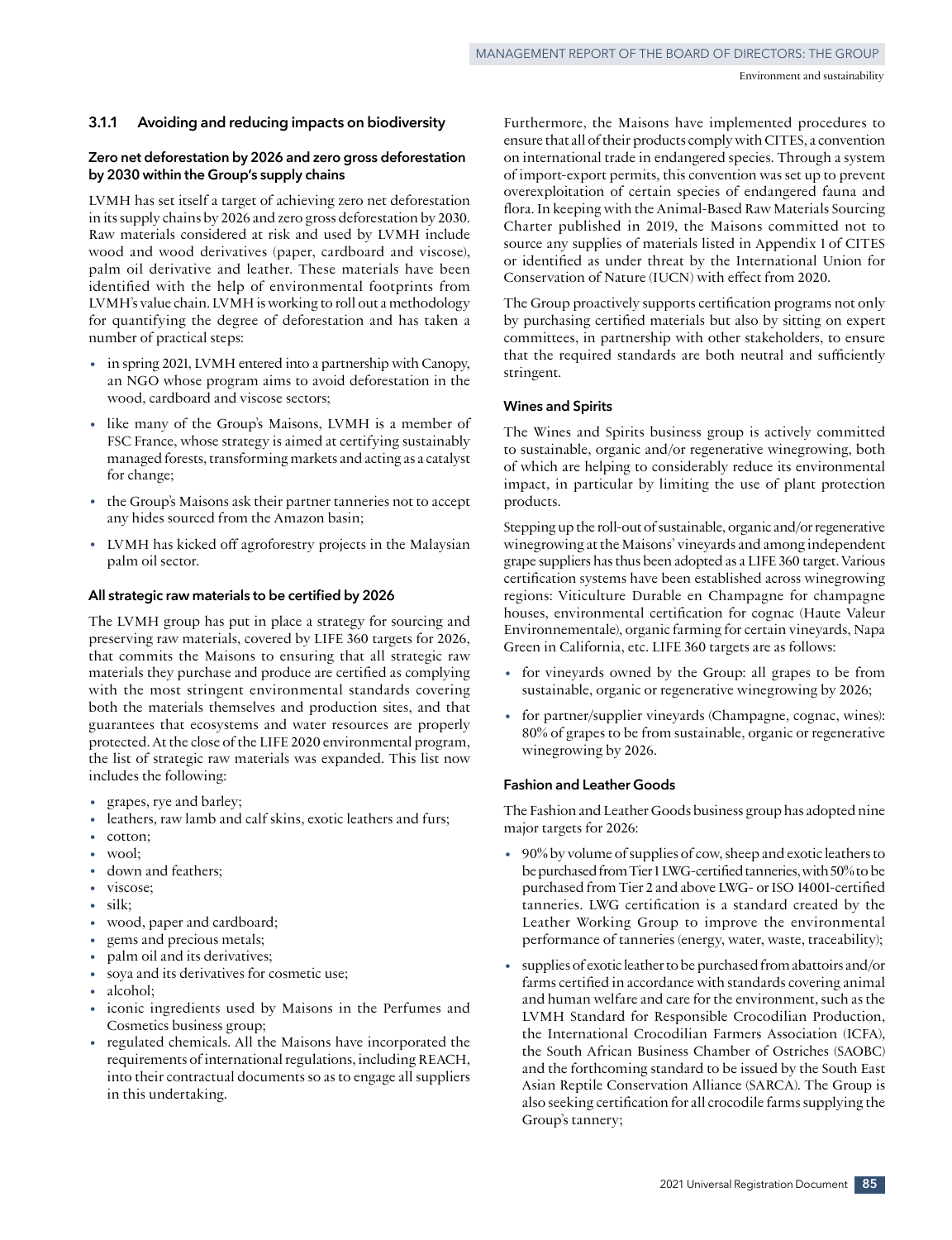- all supplies of pelts to be purchased from certified fur farms, notably by rolling out certifications recognized under the FurMark program;
- all supplies of cotton to be purchased from sustainable cotton sources. Organic, regenerative and recycled cottons are preferred;
- all supplies of wool to be purchased from sustainable sources. Sustainable wool is either recycled or sourced from farms certified as complying with animal welfare and environmental protection standards such as the Responsible Wool Standard (RWS), the Responsible Mohair Standard (RMS), the Code of Practice of the Sustainable Fibre Alliance (SFA) and the Global Recycle Standard (GRS);
- all supplies of viscose to be sustainable, whether recycled or purchased from suppliers with a Canopy "green shirt" rating;
- all supplies of silk to be purchased from sustainable sources (certified GOTS or a mix of GOTS and GRS);
- all supplies of feathers and down to be either recycled or purchased from suppliers certified in accordance with the Responsible Down Standard (RDS);
- animal-Based Raw Materials Sourcing Charter to be incorporated into supplier relationships. LVMH shares civil society's aim of improving animal welfare, as reflected in the charter unveiled by the Group in 2019. It is supported by a consultative Science Committee that helps support scientific research. This work is the result of a long process of research and collaboration between LVMH's environmental experts, its Maisons and its suppliers. Taking a comprehensive approach, the charter addresses the full range of issues involved in the sourcing of fur, leather, exotic leather, wool and feathers, with commitments to achieving progress in three areas: full traceability in supply chains; animal farming and trapping conditions; and respect for local communities, the environment and biodiversity.

#### **Perfumes and Cosmetics**

The Perfumes and Cosmetics business group has set itself three key LIFE 360 targets in relation to its supply chain to be achieved by 2026:

- all supplies of palm oil to be purchased from sustainable sources, including RSPO-certified palm oil and palm oil from regenerative agriculture;
- all supplies of alcohol to be purchased from sustainable sources, including organic beet and regenerative agriculture as well as alternative and innovative solutions;
- all iconic ingredients used by the Maisons to be EUBTcertified.

The business group also takes part in specific initiatives related to the sourcing of mica (RMI). The Group's Research & Development Department and Maisons have been carrying out ethnobotanical studies for a number of years. They seek to identify plant species with a particular interest as components of cosmetic products while contributing to the preservation of these species and to local economic development. This partnership can take a variety of forms such as financial support, technical or scientific assistance, or skills sponsorship, sharing the expertise of LVMH's staff with its partners. As part of this initiative, Parfums Christian Dior's Dior Gardens are plots dedicated to cultivating plant species chosen for their exceptional properties. Guerlain has also launched a number of partnerships focused on orchids in China, vetiver in India, honey in Ouessant in France, sandalwood in Asia and lavender from the south of France.

#### **Watches and Jewelry**

The Watches and Jewelry business group has set itself three key LIFE 360 targets in relation to its supply chain to be achieved by 2026:

- all supplies of gold to be purchased from sustainable sources, including Responsible Jewellery Council Chain‑of-Custody (RJC CoC) or equivalent certification for recycled gold and RJC CoC or equivalent certification for mines for new gold. The Group is currently working to recognize other standards for future adoption such as the Initiative for Responsible Mining Assurance (IRMA), Fairmined, Fairtrade and the CRAFT and Swiss Better Gold Association (SBGA) initiatives;
- all supplies of diamonds to be purchased from RJC CoPcertified suppliers;
- all supplies of colored gemstones to be purchased from suppliers certified RJC CoP or equivalent or verified via the Gemstones and Jewellery Community Platform (GJCP);

All of the Watches and Jewelry Maisons have received certification under the Responsible Jewellery Council's Code of Practices standard, known as RJC CoP. As part of the LIFE 2020 and LIFE 360 targets, and in line with this certification, which applies to their gold and diamond supply chains, they expanded their responsible sourcing efforts. Bvlgari is particularly active in this area, and has become the first company in its market to obtain the Chain of Custody (CoC) certification for its jewelry business. The Group and its Maisons are also involved in the Coloured Gemstones Working Group (CGWG) run by The Dragonfly Initiative. The CGWG aims to roll out environmental and social best practice across the colored gemstone sector by making all tools developed by the initiative available to the industry on an open‑source basis and allowing industry players to assess the maturity of their practices.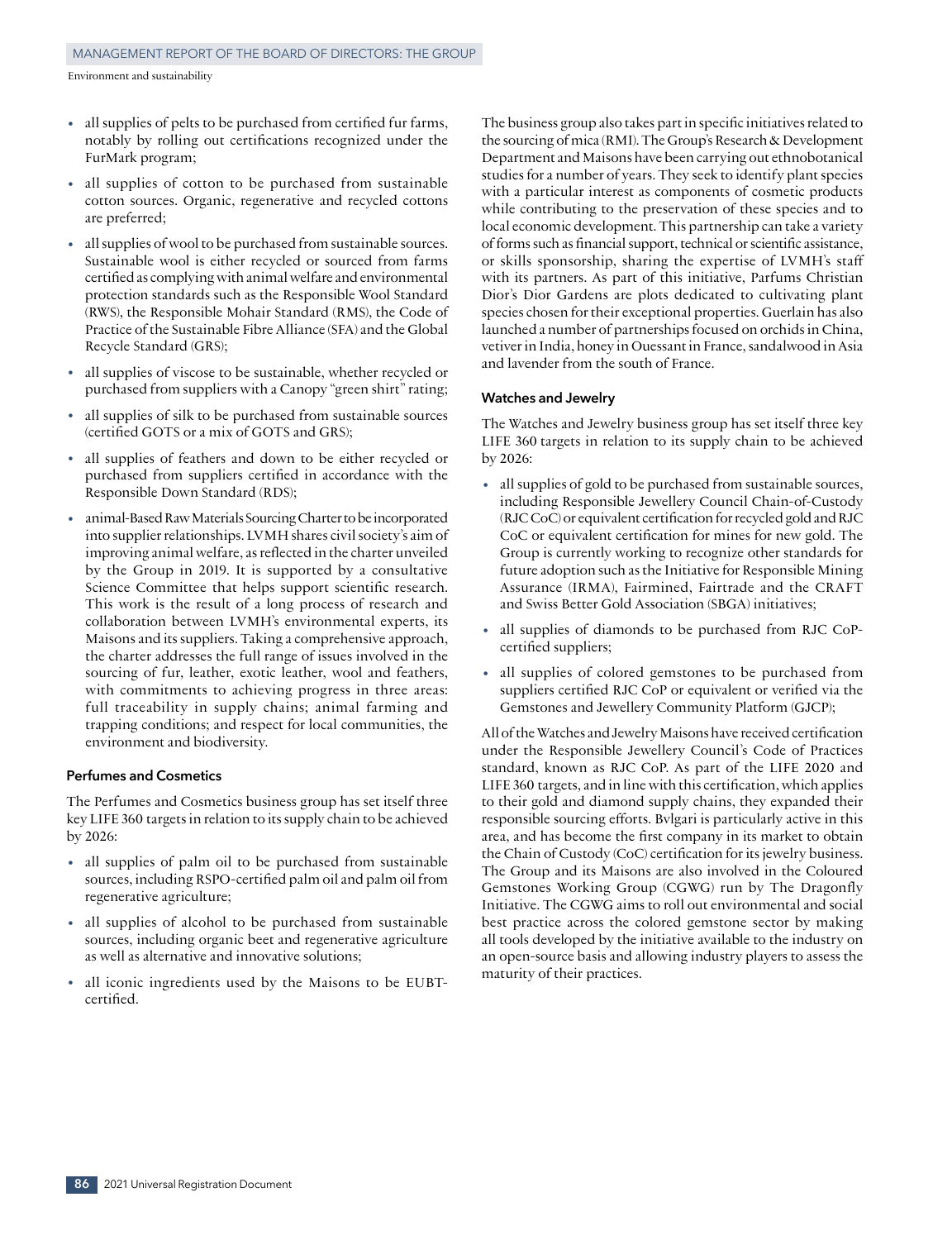# **All business groups**

- Wood and wood derivatives: Given its strong commitment to combating deforestation, the Group has set an additional target applicable to all business groups: all supplies of wood, paper and cardboard to be FSC-certified (including FSC Mix and FSC Recycle) by 2026. For example, all wood for use in store fittings and decorations will be FSC-certified by 2026. In the meantime, a training module on wood was added to the architects' training program in 2021. The framework agreement negotiated with prime contractors now requires them to declare what proportion of certified wood is used in their projects.
- Chemicals: LVMH has also implemented many tools to improve and monitor the use of chemicals in products. These are described in §5.3.

# **3.1.2 Protecting and restoring biodiversity**

The Group is committed to regenerating the equivalent of 5million hectares of flora and fauna habitat by 2030, either within its supply chains by rolling out regenerative agriculture programs for strategic agricultural commodities like grapes, cotton, wool and leather, or by contributing to collective efforts to regenerate and preserve ecosystems and protect particularly endangered plants and animals.

# **3.2 Key achievements in 2021: Biodiversity**

At the IUCN (International Union for Conservation of Nature) World Conservation Congress in September 2021, LVMH presented its solutions for promoting diversity at a stand shared with UNESCO; Antoine Arnault spoke about the Group's commitment during the CEO Summit at the start of the congress. LVMH has been active for more than 10 years alongside many partners working to conserve biodiversity. The Group was the first private‑sector entity to join the eight public research bodies on the Board of Directors of the French Foundation for Research on Biodiversity (FRB). In 2019, LVMH stepped up its involvement by signing a five‑year partnership with UNESCO to support its intergovernmental scientific program, "Man and the Biosphere (MAB)". This tool for international cooperation is aimed at protecting global biodiversity. For example, the Group's Maisons draw on UNESCO's scientific expertise and its network of 686 biosphere reserves to develop their sustainable sourcing policies. LVMH is actively involved in the Act4Nature International initiative.

In 2021, LVMH launched a series of interviews on nature and living beings with prominent figures from the scientific community and civil society to answer questions such as, "Are

#### **Regenerative agriculture**

Regenerative agriculture is defined as agriculture that can regenerate soil health and ecosystem function (biodiversity/water cycle) while ensuring socioeconomic stability for stakeholders (farmers and communities) and yielding high‑quality agricultural commodities. LVMH has selected a number of agricultural commodities for which the Group is keen to roll out regenerative agriculture practices. These include grapes for Wines and Spirits, cotton, wool and leather for Fashion and Leather Goods, and palm, beet and iconic ingredients for Perfumes and Cosmetics.

#### **Preserving and restoring ecosystems**

As responsible corporate citizens keen to make a net positive contribution to biodiversity, LVMH and its Maisons are committed to funding projects that help preserve or restore ecosystems that fall outside their supply chains. In this context, LVMH and UNESCO have launched a program with 5 million euros of funding over five years to combat causes of deforestation in the Amazon. The program aims to attack the root causes of deforestation and water pollution in the Amazon basin by working with eight biosphere reserves in Bolivia (Pilón-Lajas and Beni), Ecuador (Yasuní, Sumaco and Podocarpus-El Cóndor), Brazil (Central Amazon) and Peru (Manu and Oxapampa‑Asháninka‑Yanesha).

humans (really) animals like any other?" These discussions helped raise awareness of the crucial role of nature, on which all the Group's businesses undeniably depend: there can be no champagne without grapes, no perfume without plants, no evening gowns without silkworm farms.

### **3.2.1 Certification of strategic supply chains**

In 2021, the level of certification increased significantly in some supply chains, for example leather (up from 74% in 2020 to 81% in 2021) and cotton (up from 51% in 2020 to 61% in 2021). As part of the LIFE 360 program, the Group has set certification targets for supply chains in which standards may have yet to stabilize. This is the case, for example, of the wool and cashmere supply chains. Against this backdrop, the Group's Maisons are working in partnership with their suppliers to ensure that wool and cashmere is purchased from farms certified as complying with animal welfare and environmental protection standards.

In the fur sector, the Group and its Maisons are actively involved in drawing up new certification standards under the FurMark program (which follows the ISEAL rules)<sup>(1)</sup>.

<sup>(1)</sup> Source: "Chain of custody models and definitions", ISEAL Alliance, V 1.0, September 2016 (page 2).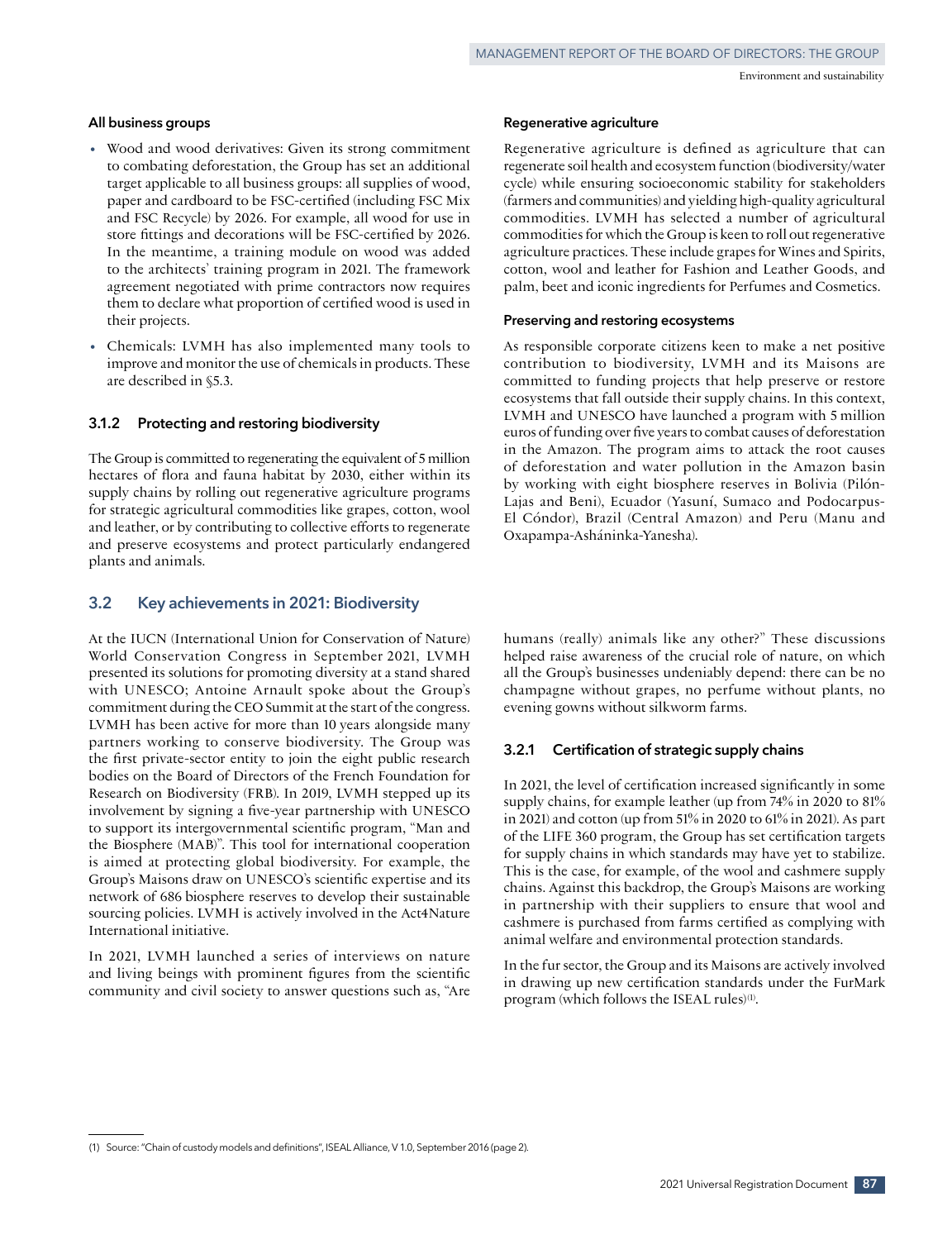The level of certification of gold used in the Watches and Jewelry business also increased significantly in 2021 thanks to efforts by the Maisons to improve supply chain visibility all the way through to refiners and ensure that gold is purchased only from certified operators, as well as an updated reporting scope for the activities of the Group's Watches and Jewelry Maisons.

As regards exotic leather, all hides purchased by the Heng Long tannery now come from farms certified as complying with the standard developed by LVMH in 2018 and reviewed in 2021 to take into account the latest research findings on the welfare of farm‑reared crocodiles so as to align with the International Crocodilian Farmers Association (ICFA) standard.

#### **Certification of strategic supply chains: LIFE 360 achievements in 2021**

| Indicators                                                                                                                                                                                                                                                                                          | Performance in 2021                                                     | Performance in 2020                                                     | Target for 2026                     |
|-----------------------------------------------------------------------------------------------------------------------------------------------------------------------------------------------------------------------------------------------------------------------------------------------------|-------------------------------------------------------------------------|-------------------------------------------------------------------------|-------------------------------------|
| <b>Wines and Spirits</b>                                                                                                                                                                                                                                                                            |                                                                         |                                                                         |                                     |
| Grapes - Sustainable winegrowing certification<br>(% certified grapes by weight; figures include still wines<br>and eaux-de-vie)                                                                                                                                                                    | LVMH vineyards: 92%<br>French vineyards: 100%<br>Rest of the world: 86% | LVMH vineyards: 92%<br>French vineyards: 100%<br>Rest of the world: 90% | LVMH vineyards: 100%                |
|                                                                                                                                                                                                                                                                                                     | Independent grape<br>suppliers: 16%                                     | Independent grape<br>suppliers: 4%                                      | Independent grape<br>suppliers: 50% |
| <b>Fashion and Leather Goods</b>                                                                                                                                                                                                                                                                    |                                                                         |                                                                         |                                     |
| LWG certification of tanneries for bovine and ovine<br>leather (leather from certified tanneries by weight, as %)                                                                                                                                                                                   | 81%                                                                     | 74%                                                                     | 100%                                |
| LWG certification of tanneries for crocodile skin leather<br>(crocodile skin leather from certified tanneries by weight, as %)                                                                                                                                                                      | 70%                                                                     | N/A                                                                     | 100%                                |
| Certified cotton<br>(% GOTS, Better Cotton, GRC, OCS and Supima certified cotton by weight)                                                                                                                                                                                                         | 61%                                                                     | 51%                                                                     | 100%                                |
| Certified paper, cardboard and wood <sup>(a)</sup><br>(% FSC- and PEFC-certified paper, cardboard and wood by weight)                                                                                                                                                                               | 77%(a)                                                                  | N/A                                                                     | 100%                                |
| Certified fur (mink and fox)<br>(% fur from farms certified as complying with one<br>of the standards recognized by the FurMark program)                                                                                                                                                            | 92%                                                                     | 87%(b)                                                                  | 100%                                |
| Certified sheep's wool (merino and other species) and cashmere<br>(% wool and cashmere from farms certified RWS, ZQ,<br>Authentico, New Merino, SustainaWOOL, Nativa or SFA)                                                                                                                        | 24%                                                                     | N/A                                                                     | 100%                                |
| Certification for all crocodile farms supplying the Group's tannery<br>(% crocodile skin from farms certified as complying with LVMH's<br>crocodile standard)                                                                                                                                       | 100%                                                                    | 86%                                                                     | 100%                                |
| <b>Perfumes and Cosmetics</b>                                                                                                                                                                                                                                                                       |                                                                         |                                                                         |                                     |
| Palm oil derivatives<br>(RSPO-certified Mass Balance or Segregated<br>palm oil derivatives by weight, as %)                                                                                                                                                                                         | 95%                                                                     | 91%                                                                     | 100%                                |
| <b>Watches and Jewelry</b>                                                                                                                                                                                                                                                                          |                                                                         |                                                                         |                                     |
| Diamonds: RJC COP certification<br>(carats of diamonds from COP-certified direct suppliers, as %)                                                                                                                                                                                                   | 99.9%                                                                   | 99%                                                                     | 100%                                |
| Gold: RJC COP certification                                                                                                                                                                                                                                                                         | 98%                                                                     | 79%                                                                     | 100%                                |
| RJC CoC certification<br>For Maisons without CoC certification, gold is included within<br>the reported indicator if it is sourced from CoC-certified precious<br>metal refiners, regardless of any intermediate subcontractors<br>between the precious metal refiner and the Maison <sup>(c)</sup> | 93%                                                                     | 77%                                                                     | 100%                                |

(a) It should be noted that, since the reporting process is currently under development, data reported by the Maisons is subject to a high degree of uncertainty.

(b) Indicator not audited in 2020.

(c) In 2021, the Maisons reported exclusively on their Watches and Jewelry activities.

N/A: Not applicable.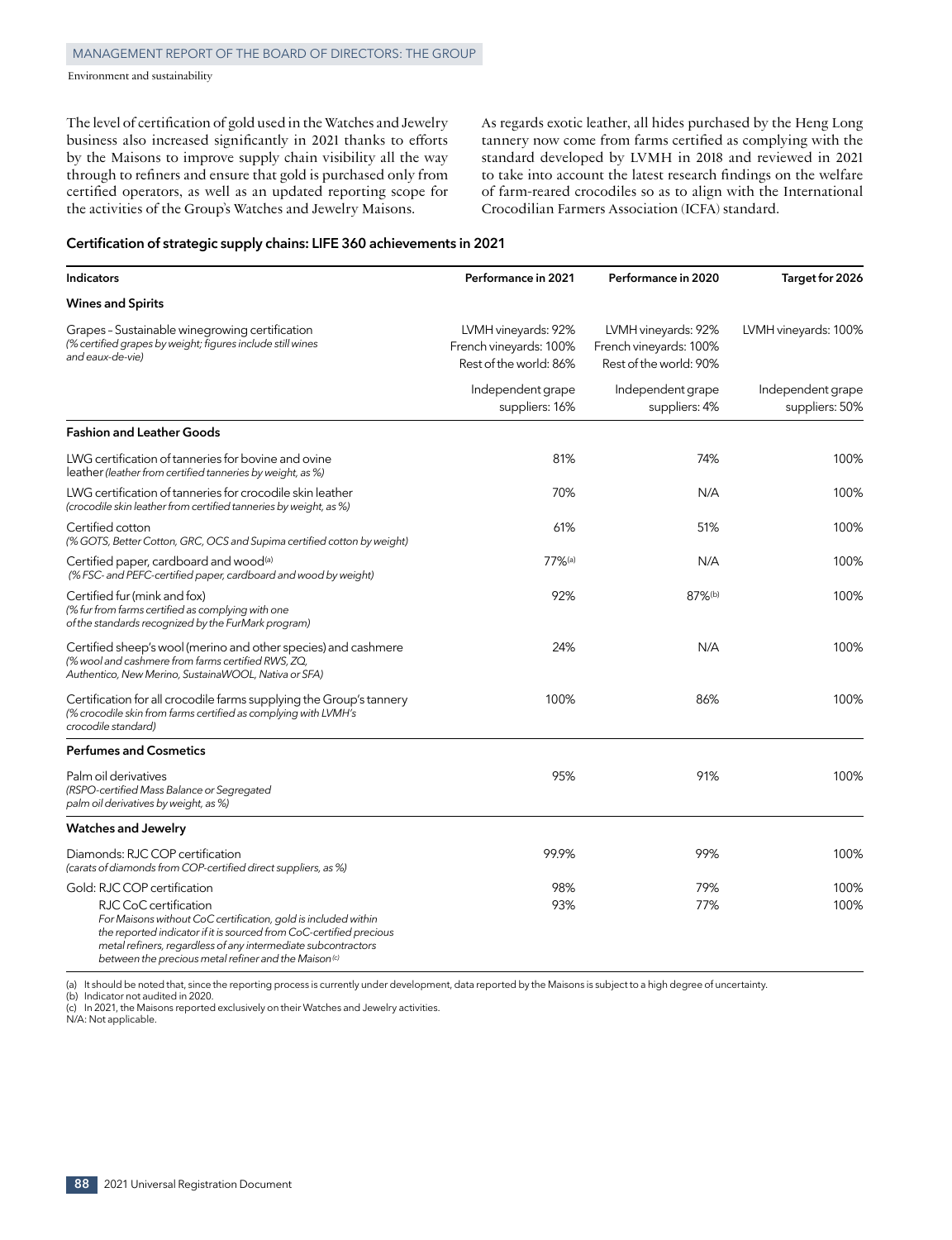#### **3.2.2 Regenerative agriculture and preserving ecosystems**

In 2021, LVMH developed practical guides on how to put regenerative agriculture into practice and surrounded itself with a network of experts such as Biosphères, Renature, Earthworm, Pour une Agriculture du Vivant and Savory. The overall approach and individual projects are signed off by a Science Committee, which meets annually. Practice and performance indicators have been put in place for each raw material. A number of projects have already kicked off in Turkey for cotton, in Uruguay and Australia for merino wool, in Malaysia for palm oil and in France for some iconic perfume ingredients. For example, Parfums Christian Dior has set itself a target of implementing regenerative agriculture practices for each of the essences in its Dior Gardens program: nine essences for skincare (such as Granville rose, longoza from Madagascar and red hibiscus from Koro) and four for perfumes (such as rose, jasmine and neroli from Grasse). The Maison is also partnering with the Hectar project, which runs a center for dedicated research into horticulture and regenerative practices. Lastly, all Moët Hennessy vineyards have also launched regenerative agriculture programs.

Outside these supply chains, LVMH and its Maisons are committed to financing projects that help preserve or restore ecosystems, such as the joint LVMH and UNESCO program to combat the causes of deforestation in the Amazon and Moët Hennessy's partnership with Reforest'Action to launch reforestation programs in Kenya,

Water consumption changed as follows between 2020 and 2021:

China, the United States and South Africa as well as on its own vineyards. LVMH Italia is also partnering with the ForestaMi program, which aims to replant 3 million trees in the Milan metropolitan area by 2030.

A total of 657,000 hectares was preserved or restored in 2021 (LIFE 360 target).

#### **3.2.3 Protecting water resources**

Water consumption is broken down into the following requirements:

- process requirements: use of water for cleaning purposes (tanks, products, equipment, floors), air conditioning, employees, product manufacturing, etc. Such water consumption generates wastewater;
- agricultural requirements: use of water for vineyard irrigation outside France, as irrigation is not used for the Group's vineyards in France. Water is taken directly from the natural environment for irrigation purposes, with water use from year to year closely linked to changes in weather conditions. However, it should be noted that water consumption for agricultural requirements is assessed by sites with a higher level of uncertainty than water consumption for process requirements.

| (in m <sup>3</sup> )                            | 2021      | 2020      | 2021<br>pro forma <sup>(a)</sup> | Change<br>(as %) |
|-------------------------------------------------|-----------|-----------|----------------------------------|------------------|
| Process requirements                            | 3,406,813 | 3.310.906 | 3,464,166                        |                  |
| Agricultural requirements (vineyard irrigation) | 5,131,434 | 6.969.256 | 5,107,347                        |                  |

(a) Value and change at constant scope.

Water consumption for process requirements broke down as follows by business group:

| (process requirements in m <sup>3</sup> ) | 2021      | 2020      | 2021<br>pro forma(a) | Change <sup>(a)</sup><br>(as %) |
|-------------------------------------------|-----------|-----------|----------------------|---------------------------------|
| Wines and Spirits                         | 1,314,226 | 1,068,162 | 1,311,910            | 23                              |
| Fashion and Leather Goods                 | 1,494,457 | 1,472,857 | 1,483,200            |                                 |
| Perfumes and Cosmetics                    | 184,933   | 197,032   | 187,639              | (5)                             |
| Watches and Jewelry                       | 73,397    | 62,427    | 69,611               | 12                              |
| Selective Retailing                       | 188,727   | 229.211   | 174.061              | (24)                            |
| Other activities                          | 151,073   | 281,217   | 237,745              | $(15)$ <sup>(b)</sup>           |
| Total                                     | 3,406,813 | 3,310,906 | 3,464,166            | 5                               |

(a) Value and change at constant scope.

(b) Change related to measurement adjustments at a site.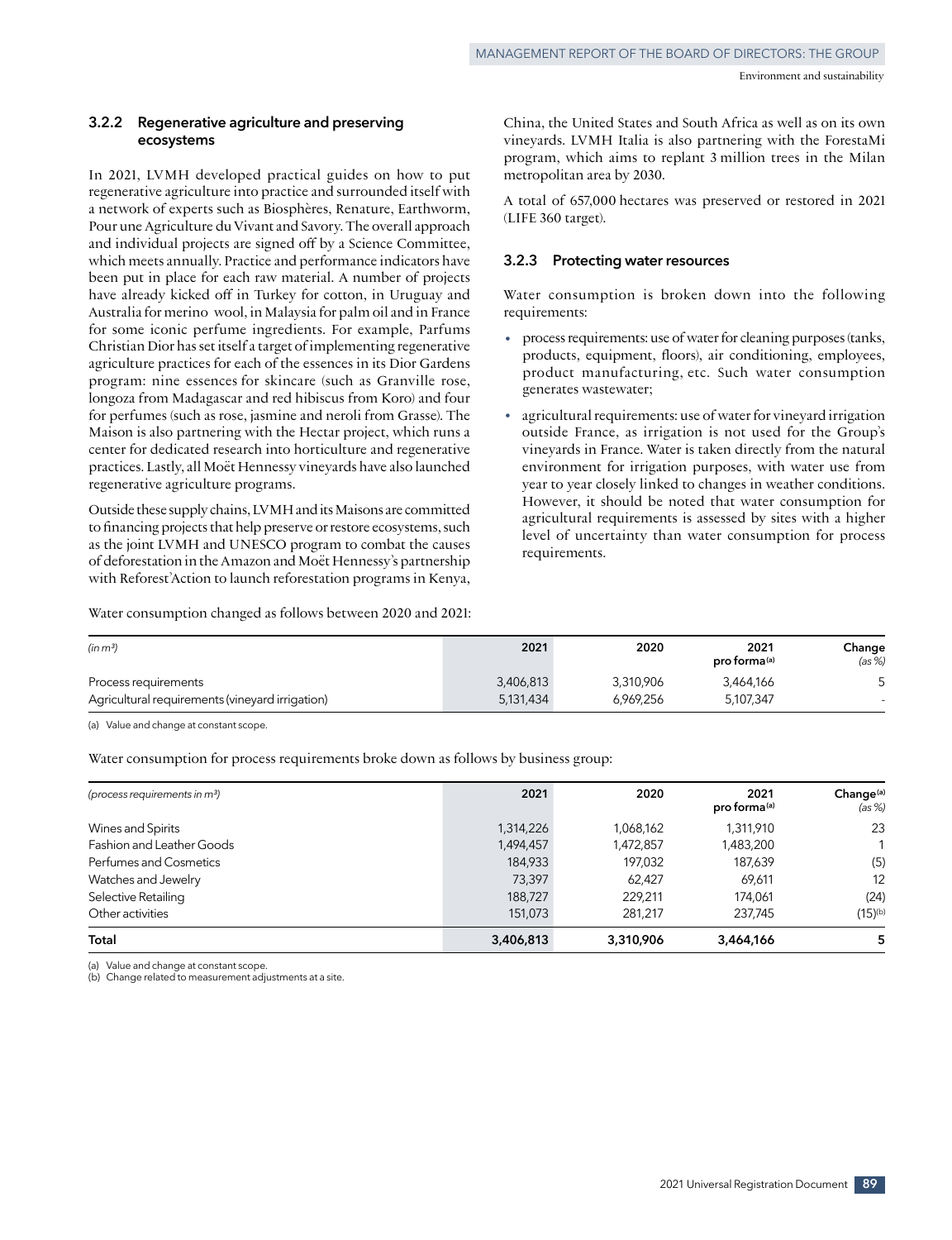LVMH calculated its environmental footprint for its entire value chain, including Scope 1, 2 and 3 emissions, covering issues relating to climate change, biodiversity and water use. As part of this exercise, an in‑depth analysis of sensitivity to local constraints was carried out at each of the Group's Maisons using the AWARE method. This analysis was based on measurements of each geographic area's sensitivity, obtained by comparing water consumption to available resources at the local level. Four vineyards whose water consumption is significant relative to the Group as a whole are located in areas where water stress is close to 100%, meaning that water requirements in these areas are close to the level of available resources:

- the Domaine Chandon Argentina vineyards (Agrelo and Terrazas), which represent 67% of the Group's agricultural water requirements and 65% of the Group's environmental footprint for Scopes 1 and 2;
- the Domaine Chandon California and Newton vineyards, which represent 8% of the Group's agricultural water requirements and 7% of the Group's environmental footprint for Scopes 1 and 2.

Vineyard irrigation requires authorization and is regulated in California and Argentina due to the climate. Such irrigation is necessary for winegrowing. Nevertheless, the Group has taken the following measures to limit water consumption: harvesting rainwater; implementing protocols to measure and specify water requirements; standardizing drip irrigation practices in California; using weather forecasts to optimize irrigation; and adopting the "regulated deficit irrigation" technique, which

COD after treatment changed as follows between 2020 and 2021:

reduces water consumption and improves grape quality and grapevine size, yielding an enhanced concentration of aroma and color.

As part of the calculation of the environmental footprint of LVMH's value chain in 2020, water consumption related to the Group's Scope 3 activities was measured at 126 million cubic meters of water, more than 95% of which was used for the production of raw materials, mainly luxury wool fibers (47%), cotton (17%), and grapes, wines and spirits (15%). The water footprint will be updated in 2022.

### **3.2.4 Preventing pollution**

The only significant, relevant indicator related to preventing water pollution is the release of substances into water by Wines and Spirits, Fashion and Leather Goods, and Perfumes and Cosmetics operations contributing to eutrophication. The Group's other activities have only a very limited impact on water quality. Eutrophication is the excessive buildup of algae and aquatic plants caused by excess nutrients in the water (particularly phosphorus), which reduces water oxygenation and adversely affects the environment. The parameter used is the Chemical Oxygen Demand (COD) calculated after treatment of effluents from the Group's own plants or external plants with which the Group has agreements. The following operations are considered treatment: city and county wastewater collection and treatment, independent collection and treatment (aeration basin), and land application.

| <b>COD</b> after treatment (metric tons/year) | 2021  | 2020 | 2021<br>pro forma <sup>(a)</sup> | Change <sup>(a)</sup><br>(as %) |
|-----------------------------------------------|-------|------|----------------------------------|---------------------------------|
| Wines and Spirits                             | 1,354 | 917  | 1,353                            | 48                              |
| Fashion and Leather Goods                     | 19    | 19   | 19                               |                                 |
| Perfumes and Cosmetics                        | 21    | 16   | 21                               | 31                              |
| Total                                         | 1,394 | 952  | 1.394                            | 46 <sup>(b)</sup>               |

(a) Value and change at constant scope.

(b) This change was a result of the upturn in business and changes to effluent treatment processes at Domaine Chandon Argentina.

Measurement frequencies at the highest‑contributing Maisons are compliant with local regulations but remain limited with regard to the changes observed in quantities discharged.

LVMH also joined the ZDHC (Zero Discharge of Hazardous Chemicals) trade association, which aims to promote best practices concerning the use of dangerous substances and the quality of discharged wastewater at textile and leather manufacturing sites. LVMH has drawn up a detailed roadmap targeting affected LVMH production sites and key suppliers of Maisons in the Fashion and Leather Goods business group. The following targets are in place for 2023: roll out the ZDHC MRSL with a minimum compliance rate of 50%; implement a chemicals management system with at least ZDHC Foundation‑level certification; and monitor wastewater quality, with at least one ZDHC ClearStream report to be produced each year. The Riba Guixa tannery and Loro Piana production sites already achieved all these targets in 2021. At the same time, the Maisons have begun working with their suppliers to roll out wet processes. Loro Piana also installed a new reverse osmosis wastewater treatment unit at its Quarona site in 2021, enabling water treated by this unit to be reused in the production process, which already led to a 10% reduction in water consumption in 2021.

Volatile Organic Compound (VOC) emissions are addressed through specific action plans, notably for Perfumes and Cosmetics operations and the tanneries.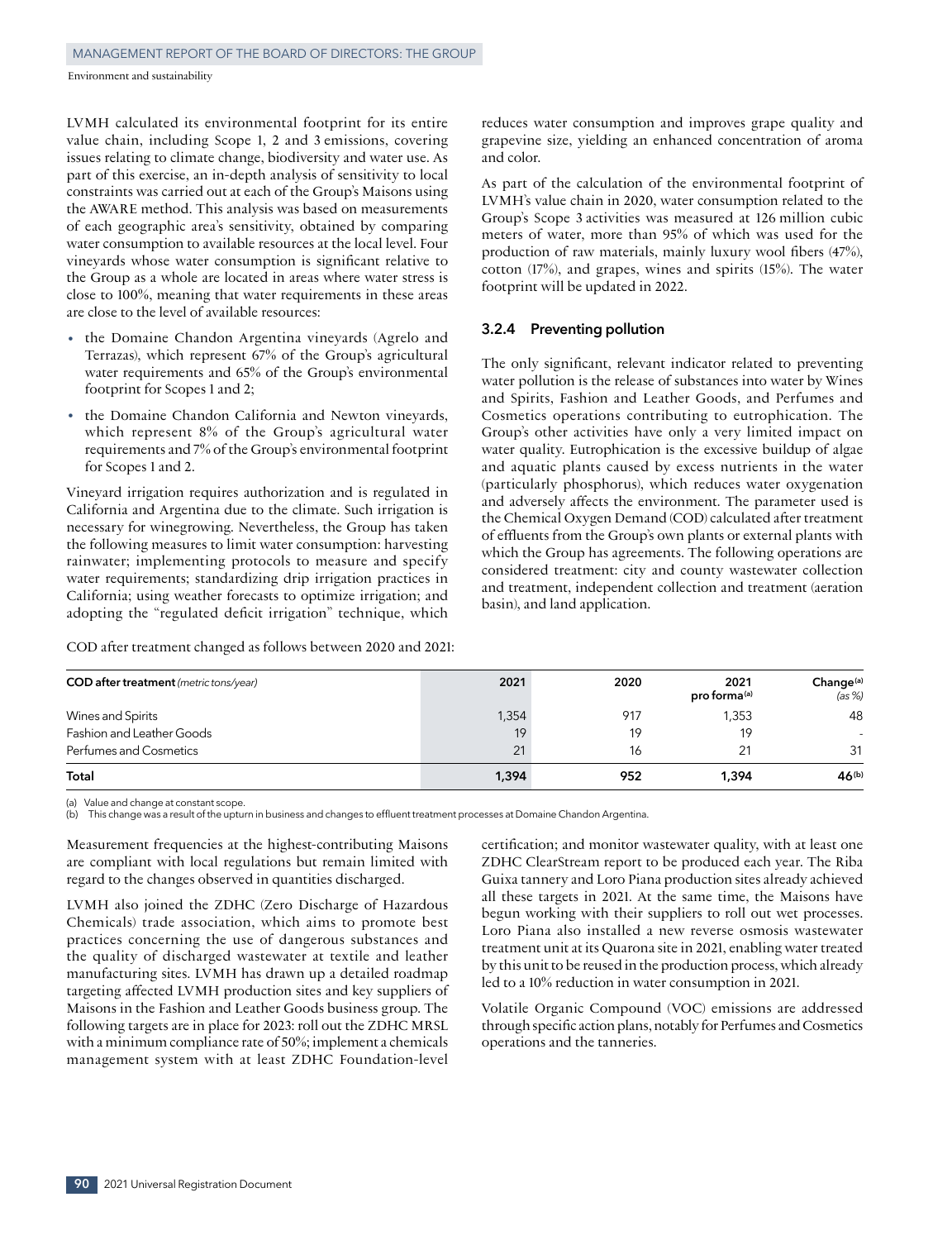# 4. LIFE 360 – TRACEABILITY AND TRANSPARENCY

# **4.1 Overview of the Traceability and Transparency policy**

Tracing a material – be it gold, cotton or leather – from source through to finished product is no simple matter. However, it is a vital step in ensuring the adoption of responsible practices. If the Group is to reduce its carbon impact, introduce ecosystemfriendly farming practices and ensure that its suppliers use responsible practices, it must first have end-to-end knowledge of the value chains of all materials that go into the exceptional products made by the artisans and manufacturers it works with. Traceability is thus a prerequisite for identifying issues, implementing responsible practices and transparently sharing those practices with stakeholders. This is known by LVMH as the Chain of Custody system, defined by ISEAL  (1) as "the complete set of documents and mechanisms used to verify the traceability between the verified unit of production and the claim about the final product".

Building on the formal certification policy put in place for its supply chains as early as 2016, LVMH has set itself new targets to perfect product traceability and boost its progress in relation to customer transparency:

- all strategic supply chains to be covered by a dedicated traceability system by 2030;
- all new products to come with a dedicated customer information system by 2026.

#### **4.1.1 Traceability**

What action is required to ensure traceability across the entire value chain depends on the characteristics of the supply chain in question: whether or not it is integrated (one of the Group's distinctive features is that it owns a large number of manufacturing businesses, enabling it to ensure traceability and responsible practices through direct control); how structurally mature it is; and whether the materials produced are compound.

Traceability is a key concern for the following strategic raw materials:

- grapes, rye and barley;
- leathers, raw lamb and calf skins, exotic leathers and furs;
- cotton;
- wool;
- down and feathers;
- viscose;
- silk;
- wood, paper and cardboard;
- gems and precious metals;
- palm oil and its derivatives;
- soya and its derivatives for cosmetic use;
- alcohol:
- iconic ingredients used by Maisons in the Perfumes and Cosmetics business group.

To ensure that all strategic supply chains are covered by a dedicated system enabling full product traceability from raw material to finished product by 2030, three sub‑goals have been put in place:

- 2023: country of origin to be known for all strategic supply chains;
- 2026: all strategic supply chains to have a dedicated traceability system;
- 2030: all strategic supply chains to be fully traceable from raw material to finished product with the help of the dedicated traceability system.

To achieve these targets, LVMH is implementing an ambitious certification process for its strategic supply chains based on the most stringent standards, as set out in Section 3.1.1. These standards are mainly based on Chain of Custody models and strengthen the upstream traceability process for the most complex supply chains.

In 2021, the Environmental Development and Purchasing departments launched a joint Upstream Traceability Working Group with members drawn from over 25 Maisons. This working group's goals are as follows:

- to raise awareness of upstream traceability issues and work together to build solutions to them;
- to initiate and/or accelerate upstream traceability projects within each Maison;
- to manage cross-functional requirements and standardize upstream traceability practices across the industry for selected materials.

In 2021, three awareness‑raising webinars were run, two Maisons (Louis Vuitton and Chaumet) received support for materials traceability projects and three materials taskforces were set up.

### **4.1.2 Transparency**

Sharing information about products' environmental performance with customers has become a key requirement for the Group, which has set a target of ensuring that each product comes with a dedicated information system by 2030. With this in mind, LVMH is involved in ongoing discussions on environmental labelling at both the French and European levels, notably in respect of fashion products where quality and lifespan are of critical importance. Over the next three years, each business group will be equipped with the tools it needs to produce environmental indicators to be shared with customers. All the associated targets are set out in Section 1.2.2.

<sup>(1)</sup> Source: "Chain of custody models and definitions", ISEAL Alliance, V 1.0, September 2016 (page 2).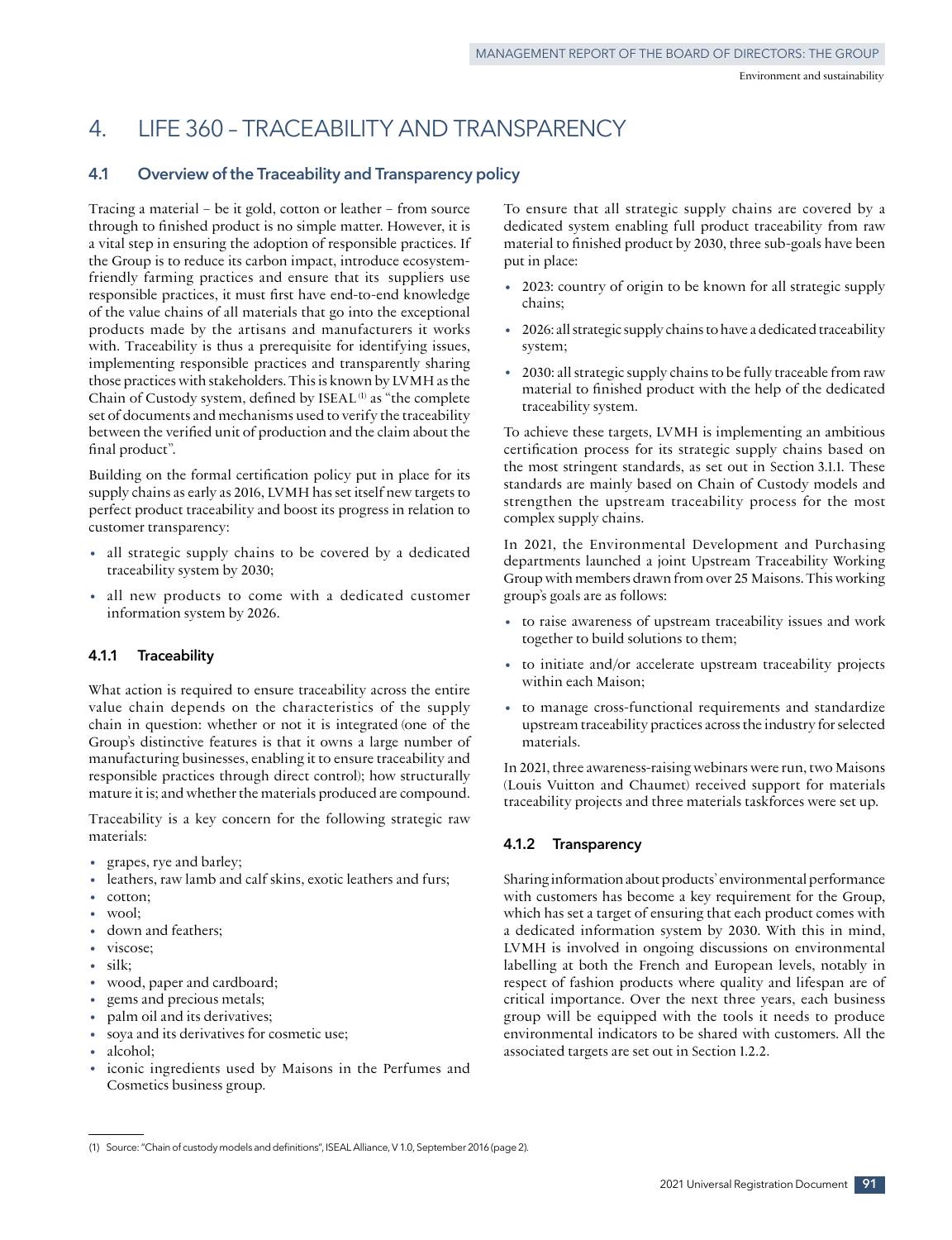## **4.2 Key achievements in 2021: Traceability and Transparency**

#### **4.2.1 Adoption of new traceability tools**

The Group launched a tender process in 2021 with the intention of acquiring a system for mapping its strategic supply chains. The objectives of this system are to monitor flows of materials along value chains and to identify and mitigate environmental and social risks as well as risks to ethics and animal welfare. In taking this approach, the Group aims to optimize synergies and streamline information management for Maisons and their suppliers. The Group and its Maisons have now identified a solution; the technology and associated service will be piloted in the first half of 2022.

In addition, in 2021, LVMH developed new solutions tailored to each sourcing channel's specific features, and together with Prada Group and Cartier (a subsidiary of Richemont) announced the launch of the Aura Blockchain Consortium: a unique, global blockchain solution, open to all luxury brands worldwide to address shared challenges in responsible sourcing.

In keeping with the Animal Materials Supply Charter published in 2019, the Group's Maisons are working to ensure that their raw materials are traceable; in 2021, the source of materials of animal origin was known for 90% of exotic leathers, 87% of furs and 62% of wools.

#### **Summary of LIFE 360 "Traceability and Transparency" targets for 2021**

| <b>Traceability indicators</b>                                                  | Performance in 2021 | Target for 2023 |
|---------------------------------------------------------------------------------|---------------------|-----------------|
| <b>Fashion and Leather Goods</b> (as % of quantities purchased in 2021)         |                     |                 |
| Sheep and cow leather - country of slaughter known                              | 76%                 | 100%            |
| Exotic leather - country of slaughter known                                     | 90%                 | 100%            |
| Fur - country of rearing or trapping known                                      | 87%                 | 100%            |
| Wools (merino sheep and other species, and cashmere) - country of rearing known | 62%                 | 100%            |

#### **4.2.2 New information systems**

The Group and its Maisons have begun rolling out systems that measure the environmental impact of products as well as monitoring the sustainability of product design (see Section 2.1.1). In 2021, LVMH took part in French and European methodological work on environmental labelling. Two Maisons, Louis Vuitton and Patou, are involved in official testing of the European apparel standard currently under development.

#### LVMH is also one of the founding members of the Eco-Beauty Score Consortium, which aims to develop a shared methodology for measuring and communicating the environmental footprint of cosmetic products.

In 2021, 4,000 products sold by the Group's Maisons already had an information system.

# 5. LIFE 360 – CLIMATE

Combating climate change is a major focus of LVMH's environmental policy. The Group has often played a pioneering role in this area. In the early 2000s, for example, it took part in

#### **5.1 Overview of the Climate policy**

Based on its overall carbon footprint calculated by an outside firm, LVMH has mapped out a carbon trajectory in line with the Paris Agreement, approved by a leading international third party (the Science Based Targets initiative), which calls for the following:

• reducing energy‑related greenhouse gas (GHG) emissions at its sites and stores by 50% in absolute terms by 2026 (baseline: testing the carbon assessment method that would later become the Bilan Carbone®. In 2015 it was also the first luxury company to set up an internal carbon fund.

2019) thanks to a policy of 100% renewable and low‑carbon energy;

reducing or avoiding 55% of Scope 3 GHG emissions (raw materials, purchases, transportation, waste, product usage and end‑of‑life treatment) per unit of added value by 2030 (baseline: 2019).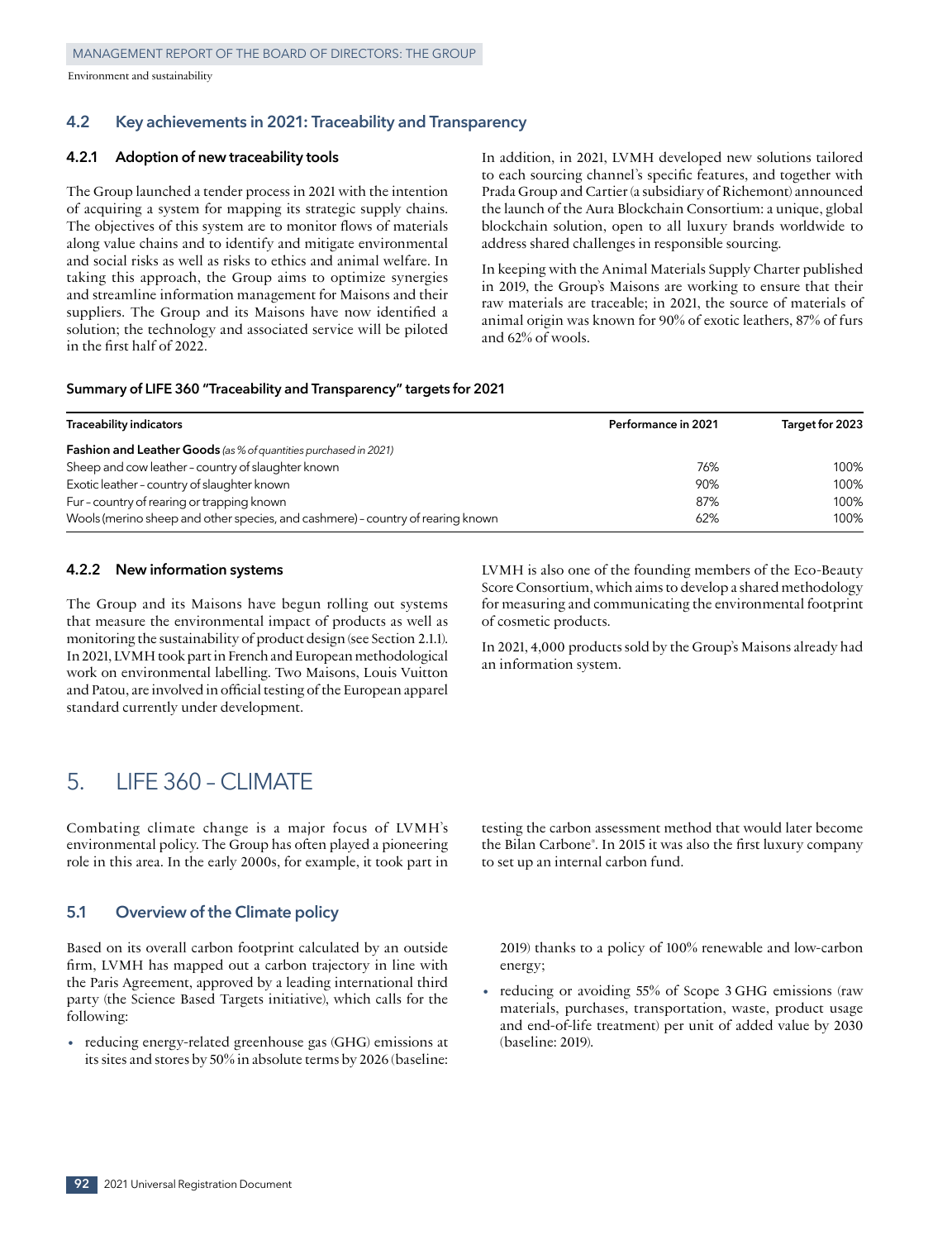#### **5.1.1 Key levers for reducing Scope 1 and 2 emissions**

The Group's actions to mitigate the impact of its activities on energy consumption are concentrated in two key areas:

- the improvement in the environmental profile of stores, which represent the main source of the Group's energy consumption;
- greater use of renewable energies at production and logistics sites, administrative sites and stores.

To halve GHG emissions from stores  $(CO<sub>2</sub>$  emitted by energy generation and refrigerant gases used in air conditioning systems), the Group has set tangible and ambitious targets for the first two milestones in 2023 and 2026:

- **<sup>2023</sup>**: all sites and stores to have the ability to report their energy consumption (bills or meters);
- **<sup>2026</sup>**: all stores to be equipped with LED lighting, with stores over seven years old undergoing partial renovation of their lighting systems.

To move store practices forward, the Group guidelines set out a target lighting power density of 20 watts per square meter. These recommendations are explored in detail at training events that equip designers with the strategies they need to achieve energy efficiency while improving store ambiance.

The Better Stores program uses annual consumption data to identify "bad stores" that exceed a certain threshold and trigger remedial action. These "bad stores" are asked to complete a detailed 15‑point questionnaire that serves to identify urgently required improvements. In 2020, the relevant threshold was 700 kWh per square meter. This will fall to 500 kWh in 2023 (from 600 kWh in 2021), 400 kWh in 2026 and 300 kWh in 2030.

Alongside actions to reduce its fossil fuel consumption, LVMH is rapidly expanding its use of renewable energy with a target of exclusive use of renewable or low‑carbon energy by 2026. Framework agreements signed with energy suppliers in different regions have been one of the main drivers of the Group's progress in the area of electricity and gas since 2015.

#### **5.1.2 Key levers for reducing Scope 3 emissions**

The Group's actions to reduce Scope 3 emissions are concentrated in two key areas:

• a lower carbon footprint for raw materials, products and packaging: dedicated policies on sustainable product design and packaging (see §2.1.1) and the sourcing of certified raw materials (see §3.1.1) are being implemented by each business group, with the involvement of suppliers, such as independent grape suppliers, livestock farmers and growers;

• sustainable transport, using several different methods: an emphasis on local sourcing, use of trains and boats where possible, supply chain optimization, biofuel use for air freight and electric vehicles for last-mile deliveries.

LVMH is also working on forward‑looking projects, for example by developing a green e‑commerce policy and working with the livestock industry to establish a position on methane, which has significant warming potential.

#### **5.1.3 Key levers for adapting to climate change**

The Group is also conducting a review of the various issues involved in adapting to climate change. Winegrowing activities are notably included in the review. In the medium term, changing winegrowing practices is the main component of the Group's adaptation strategy. Several solutions are available for European vineyards depending on the extent of climate change, from altering harvest dates to developing different methods of vineyard management (such as widening rows, increasing the size of grapevine stocks and employing irrigation in certain countries) and testing new grape varieties. For vineyards in Argentina and California, the main issue is the availability of water (see §3.2.3).

More broadly, innovation – a key component of the Group's mitigation policy – also plays a part in LVMH's adaptation policy: new regenerative farming practices (see §3.1.2), the switch to new materials derived from biotechnologies and the use of biomimetics provide opportunities for reducing greenhouse gas emissions while simultaneously diversifying procurement sources and reducing the Group's exposure to climate change. The program to jointly develop clean technologies with Bertrand Piccard's Solar Impulse Foundation, the Matières à Penser (Food for Thought) materials library, and the Maison/0 partnership with Central Saint Martins dedicated to innovation and sustainable creativity will help drive new solutions at the Group's Maisons.

These ambitious reduction and adaptation objectives have raised questions as to the relevance of certain solutions, notably carbon offsetting. To maximize leverage in reducing emissions, LVMH had previously refrained from making use of large-scale carbon offsetting (i.e. buying carbon credits linked to projects to avoid or sequester emissions to offset those emissions still produced by the Group). However, the goal of achieving global net-zero emissions by 2050 raises the question of the role of carbon credits, which the SBTi Net Zero standard proposes should be used once reduction targets have been met. Against this backdrop, the Maisons are trialing various types of offsetting.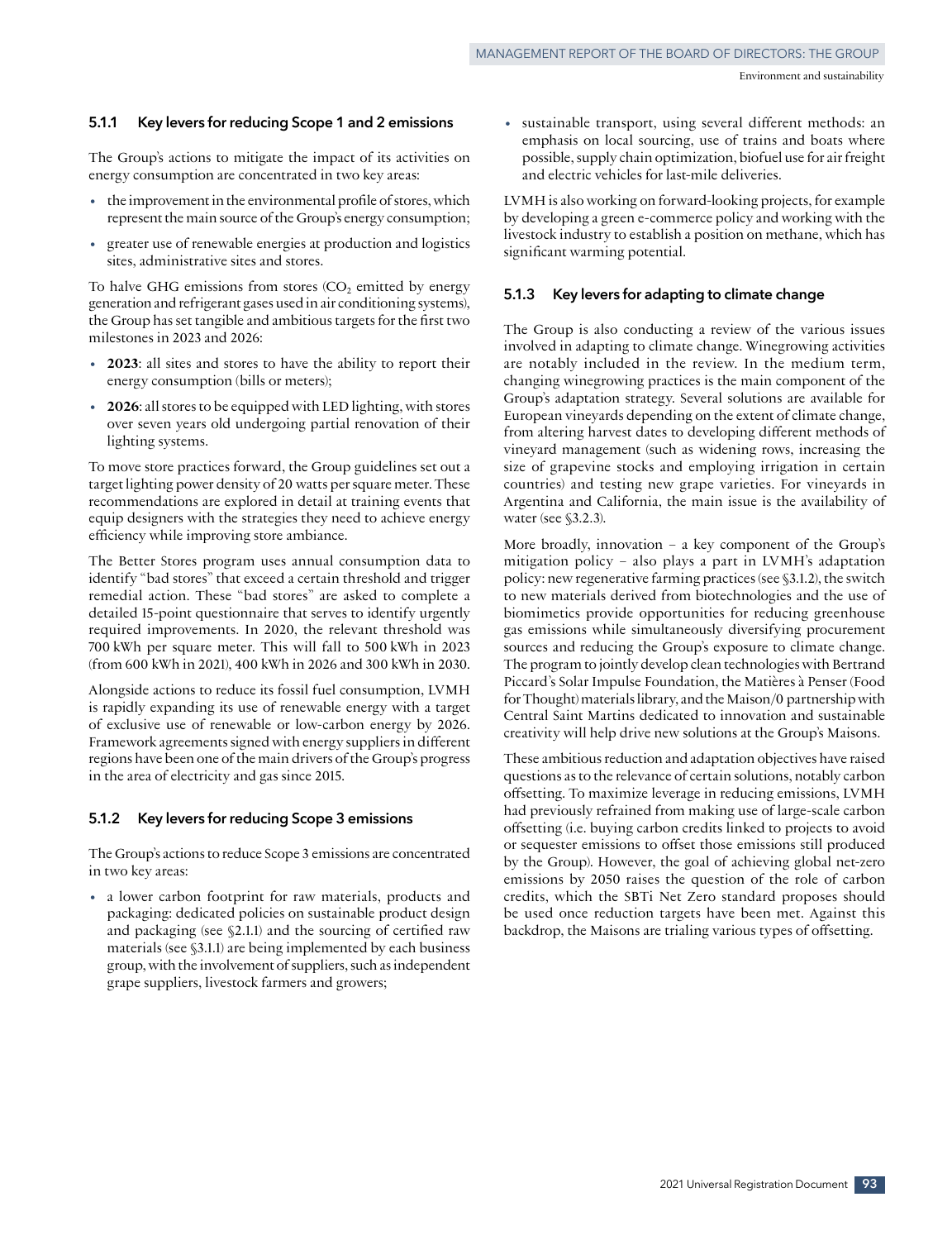#### **5.2 Key achievements in 2021: Climate**

LVMH's climate targets have been approved by leading international third‑party organization the Science Based Targets initiative (SBTi), a coalition that brings together the Carbon Disclosure Project (CDP), the United Nations Global Compact (UNGC), the World Resources Institute (WRI) and the World Wildlife Fund (WWF). Over and above the Group's overall commitment, four of its Maisons – Louis Vuitton, Moët Hennessy, Parfums Christian Dior and Guerlain – also secured approval in 2021 for their carbon trajectories across their own scopes, confirming their goals built into each Maison's strategy: "Our Committed Journey" for Louis Vuitton, "Living Soils" for Moët Hennessy, "Beauty as a Legacy" for Parfums Christian Dior and "In the Name of Beauty" for Guerlain.

At a time when combating climate change is of vital importance, and corporate citizens must play a decisive role in this fight, LVMH participated in COP26 to present its actions and engage in dialogue with stakeholders:

- as part of the Sustainable Markets Initiative, led by His Royal Highness Prince Charles, Stella McCartney launched the "Future of Fashion: An innovation conversation with Stella McCartney" exhibition at the Kelvingrove Art Gallery and Museum in Glasgow. The installation featured highly innovative materials such as Bolt Threads' Mylo mycelium leather, Söktaş' regenerative cotton, Econyl's regenerated nylon and Evrnu's NuCycl made from post-consumer waste and ocean plastics;
- Antoine Arnault, head of Image and Environment at LVMH, was interviewed on behalf of the Group as part of the special study by the United Nations and Accenture: The 2021 United Nations Global Compact – Accenture CEO Study on Sustainability: "Climate Leadership in the Eleventh Hour". As the world's largest program of CEO research on sustainable development, it draws on insights from over 1,000 CEOs across 113 countries and 21 industries;
- the Group also participated in the "Net Zero Business and Value Chain" conference held by EpE (Entreprises pour l'Environnement) at the EU Pavilion; the "Fashion Industry on the Race to Zero" conference held by the Fashion Industry Charter for Climate Action (UNFCCC); the "Private Sector Net Zero Goal: How can companies contribute to achieving global carbon neutrality, and report on their strategies?" conference held by ADEME and Carbone 4; and organized the "Preserving Biodiversity Can Help Mitigate Climate Change" conference at the French Pavilion.

In addition to a program to jointly develop clean technologies with the Solar Impulse Foundation, in 2021 LVMH's Carbon Fund invested 7.9 million euros in 60 innovation projects that would together avoid more than  $2,600$  metric tons of  $CO<sub>2</sub>$ equivalent a year. In 2021, the Solar Impulse Foundation also published a guide to clean and profitable technological solutions for the ecological transition at COP26 in Glasgow, Scotland. The guide, presented to the Scottish Government on the fringes of COP26, highlighted a case study for Glenmorangie, the Group's Scottish Maison and the only company featured in its pages.

#### **5.2.1 Energy consumption**

Improving energy efficiency and expanding the use of renewable energy are the main thrusts of LVMH's strategy to limit its carbon footprint, an approach that also entails better energy management, which is vital to help reduce overall energy consumption. Measures to reduce these emissions have been in place for a number of years at Maisons' production sites.

Total energy consumption amounted to 1,198,144 MWh in 2021 for the Group's subsidiaries included in the reporting scope. This corresponds to primary energy sources (such as fuel oil, butane, propane and natural gas) added to secondary energy sources (such as electricity, steam and ice water) mainly used for the implementation of manufacturing processes in addition to buildings and stores' air conditioning and heating systems. Power consumption by stores not covered by reporting (26% of the total sales floor area) estimated based on consolidated figures stands at 169,196 MWh. The 9% pro forma increase between 2020 and 2021 was mainly the result of an upturn in business in 2021 after stores were closed in 2020. To optimize how stores' energy consumption is managed, the Maisons install the most advanced lighting systems offered by the LVMH Lighting program and follow the LVMH Store Guidelines: 57% of the sales floor area is already covered by full LED lighting, based on the scope of stores that report this data, i.e. 60% of the total sales floor area. Alongside action to reduce consumption and boost energy efficiency, LVMH is increasing the proportion of renewable energy in its energy mix.

Consumption of renewables rose from 1% to more than 39% of the Group's total energy mix between 2013 and 2021. Framework agreements signed with energy suppliers have been one of the main drivers of the Group's progress in this area. The first of these dates back to 2015 and supplies green electricity to more than 90% of LVMH's sites in France, belonging to 23 of its Maisons. A similar agreement was signed in 2016 for the supply of electricity to a number of the Group's Italian Maisons, while some sites in Spain and Portugal now use renewable energy. Many sites have also installed solar panels or geothermal systems. As of 2019, all of Sephora's sites in the United States are powered by green electricity. The other driver is the use of biogas, which is either produced from production waste (Glenmorangie since 2017) or purchased (biomethane with a regional guarantee of origin sourced by Hennessy in 2020 and Guerlain in 2021). LVMH has chosen SAVE Energies, France's second‑largest buyer of biomethane, to supply all its French production facilities and sites with biomethane for three years starting in 2023. Biomethane, which is produced from organic waste, generates 81% fewer greenhouse gas emissions than conventional gas. To maximize local benefits, methanation units will be located as close to Maisons' sites as possible.

Meanwhile, Belvedere opened a new biomass power plant in 2021 that will meet the energy needs (electricity and steam) of its distillery using water vapor generated by burning wooden pallets and distillation by‑products. The plant was developed after three years of studies and trials with the three Polish universities of Gdańsk, Łódź and Poznań.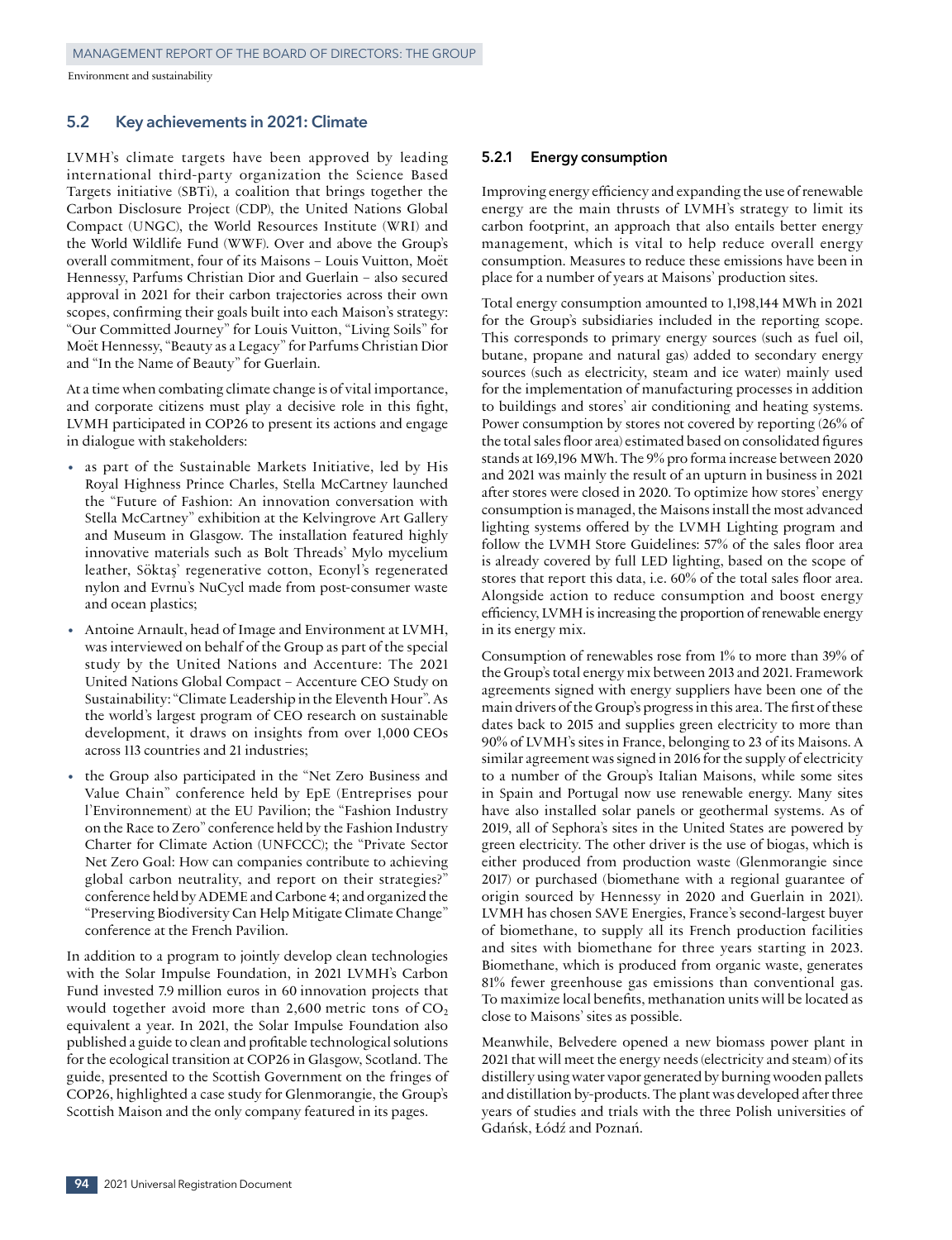#### Energy consumption by business group changed as follows between 2020 and 2021:

| (in MWh)                         | 2021      | 2021<br>Estimated<br>store scope <sup>(b)</sup> | 2020    | 2021<br>pro forma <sup>(a)</sup> | Change(a)(c)<br>(as %) |
|----------------------------------|-----------|-------------------------------------------------|---------|----------------------------------|------------------------|
| Wines and Spirits                | 233,665   |                                                 | 214.226 | 233,015                          | 9                      |
| <b>Fashion and Leather Goods</b> | 398,686   | 79,527                                          | 368,275 | 395,198                          |                        |
| Perfumes and Cosmetics           | 99,267    | 4,529                                           | 93,267  | 100,867                          | 8                      |
| Watches and Jewelry              | 46,869    | 7.079                                           | 37,688  | 43.260                           | 15                     |
| Selective Retailing              | 308,582   | 77,797                                          | 250,901 | 258,741                          | 3                      |
| Other activities                 | 111,075   | 264                                             | 34,460  | 55,376                           | 61                     |
| Total                            | 1,198,144 | 169,196                                         | 998,817 | 1,086,458                        | 9                      |

(a) Value and change at constant scope.

(b) Estimated power consumption by stores not covered by reporting (26% of total sales floor area).

(c) Excludes estimated store power consumption.

Energy consumption by business group and by energy source was as follows in 2021:

| (in MWh)                         | Electricity | Natural gas,<br>butane and<br>propane | Fuel oil<br>and heavy<br>fuel oil | <b>Steam</b> | Ice water | Renewable<br>energies | % renewable<br>energies <sup>(a)</sup> |
|----------------------------------|-------------|---------------------------------------|-----------------------------------|--------------|-----------|-----------------------|----------------------------------------|
| Wines and Spirits                | 13,610      | 84,356                                | 34,344                            | н.           |           | 101,355               | 43                                     |
| <b>Fashion and Leather Goods</b> | 142,314     | 103,394                               | 11.744                            | 2.329        | 5,894     | 133,012               | 34                                     |
| Perfumes and Cosmetics           | 8,418       | 34.014                                | 2,537                             | 613          |           | 53,684                | 54                                     |
| Watches and Jewelry              | 12,402      | 7,666                                 | 652                               | 1,466        | 487       | 24.196                | 51                                     |
| Selective Retailing              | 142,315     | 14.060                                | 157                               | 6.829        | 5.938     | 139.282               | 45                                     |
| Other activities                 | 58,029      | 24.214                                | 4.750                             | 3.641        | 2,865     | 17.577                | 16                                     |
| Total                            | 377,088     | 267,704                               | 54,184                            | 14,878       | 15,184    | 469,107               | 39                                     |

(a) Not including estimated data for stores not covered by reporting.

#### **5.2.2 Greenhouse gas emissions**

#### **5.2.2.1 Direct emissions (Scope 1) and indirect emissions (Scope 2)**

Scope 1 emissions are those generated mainly through the combustion of fuel oil and natural gas. Scope 2 emissions are those generated indirectly from energy use, mainly electricity used in stores and at the Group's production sites.

Energy-related CO<sub>2</sub> emissions by business group changed as follows between 2020 and 2021:

| (in metric tons of $CO2$ equivalent) | CO <sub>2</sub>      |                                                                              | Of which:                               | CO <sub>2</sub> emissions       | CO <sub>2</sub>                                  | CO <sub>2</sub> | Change <sup>(a)</sup> |
|--------------------------------------|----------------------|------------------------------------------------------------------------------|-----------------------------------------|---------------------------------|--------------------------------------------------|-----------------|-----------------------|
|                                      | emissions<br>in 2021 | Direct CO <sub>2</sub><br>Indirect CO <sub>2</sub><br>emissions<br>emissions | estimated<br>store scope <sup>(c)</sup> | in 2021<br>emissions<br>in 2020 | emissions<br>in 2021<br>pro forma <sup>(a)</sup> | (d) $(as %)$    |                       |
| Wines and Spirits                    | 34,470               | 27,536                                                                       | 6.934                                   |                                 | 33.796                                           | 34,431          | 2                     |
| Fashion and Leather Goods            | 107,301              | 24,482                                                                       | 82,819                                  | 38,349                          | 107.404                                          | 106.764         | (1)                   |
| Perfumes and Cosmetics               | 14,285               | 7.743                                                                        | 6,542                                   | 2.999                           | 14,701                                           | 14,896          |                       |
| Watches and Jewelry                  | 8,965                | 1,756                                                                        | 7.209                                   | 3.734                           | 6.772                                            | 7.247           | 7                     |
| Selective Retailing                  | 96.315               | 2.939                                                                        | 93,376                                  | 40.370                          | 62.605                                           | 63,375          |                       |
| Other activities                     | 28.842               | 6.599                                                                        | 22,243                                  | 107                             | 6.051                                            | 12,142          | $101^{(b)}$           |
| Total                                | 290,177              | 71,055                                                                       | 219,123                                 | 85,559                          | 231,329 <sup>(e)</sup>                           | 238,855         | 3                     |

(a) Value and change at constant scope.

(b) Change linked to business levels.

 $(c)$  CO<sub>2</sub> emissions by stores not covered by reporting (26% of total sales floor area).

(d) Excludes estimated store power consumption.

(e) This figure does not include estimated emissions generated by stores in 2020.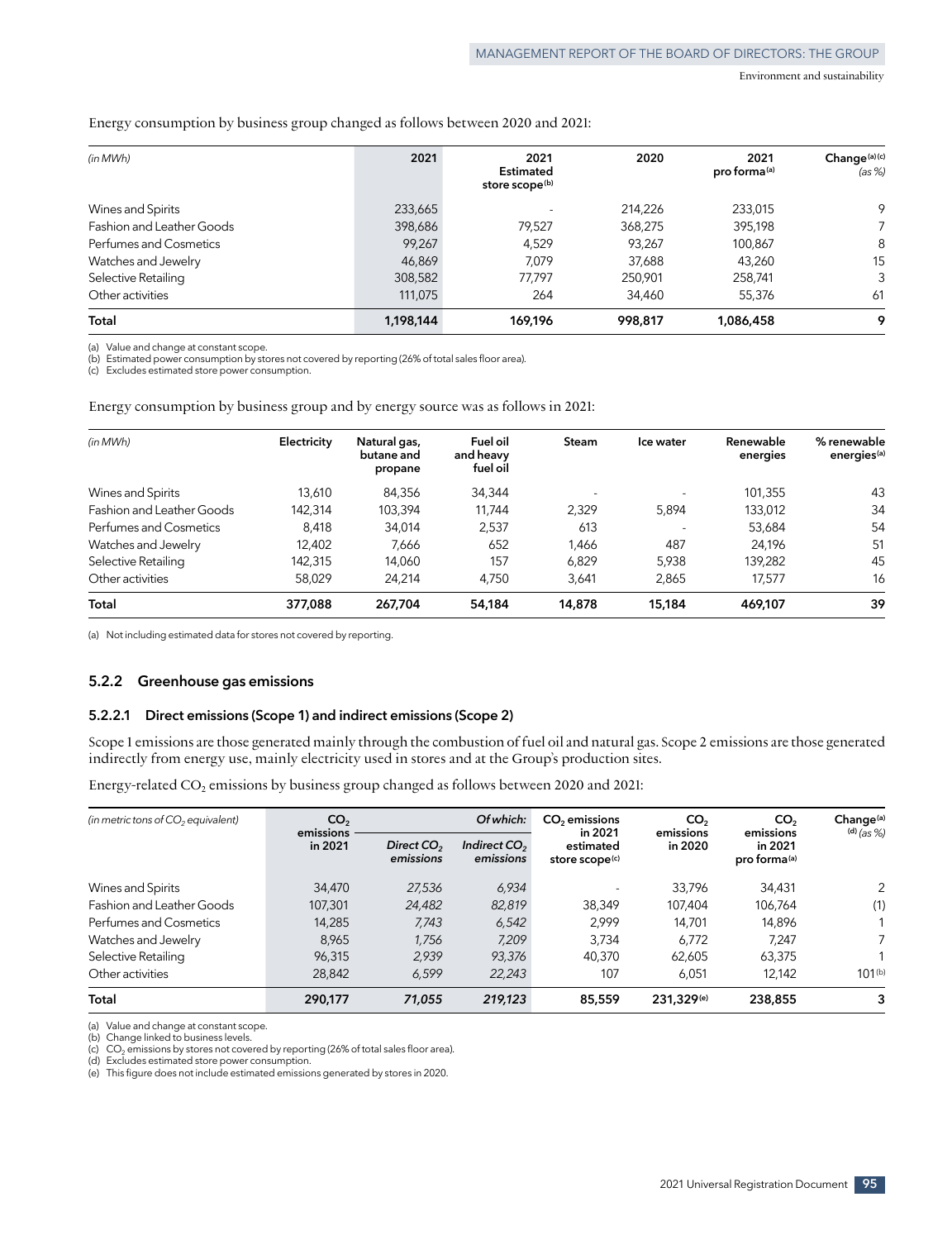#### **5.2.2.2 Scope 3 emissions**

In 2020, as part of the process to update the carbon footprint, LVMH instructed an external firm to assess the carbon footprint of the entire value chain based on 2019 data with a view to setting a quantified target for the reduction in Scope 3. The 2019 baseline was revised to take into account additional emissions, in particular relating to fixed assets; this revision was approved by SBTi. The total carbon footprint thus stands at 5.1 million metric tons of  $CO<sub>2</sub>$  equivalent, including 4.8 million metric tons from Scope 3 emissions, broken down as follows:

more than 50% of Scope 3 emissions are generated by the sourcing of raw materials (products and packaging). The main sources of greenhouse gas emissions are the production of luxury wool fibers  $(535,000 \text{ tCO}_{2})$ ; leather  $(460,000 \text{ tCO}_2)$ ; grapes, wines and spirits  $(234,000 \text{ tCO}_2)$ e, which includes vineyards belonging to the Group's Maisons as well as independent grape suppliers); glass for packaging (192,000 tCO<sub>2</sub>e); and cotton (187,000 tCO<sub>2</sub>e);

- inbound and outbound transport of components and finished products is the second‑largest area, generating 17% of Scope 3 emissions;
- employees' commutes were assessed using average figures by geographic region and accounted for 7% of Scope 3 emissions.

Total emissions from purchases, employee commuting, business travel, fixed assets and product usage and end‑of‑life treatment will be recalculated in 2022 and annually thereafter, in accordance with SBTi requirements.

**Greenhouse gas emissions generated by inbound transport** (transport of raw materials and components toward production sites; only the main components and raw materials are taken into account) broke down as follows in 2021:

| (in metric tons of $CO2$ equivalent) | Road   | Air                      | Ship                     | Rail                     | Total  |
|--------------------------------------|--------|--------------------------|--------------------------|--------------------------|--------|
| Wines and Spirits                    | 21,967 | 962                      | 208                      |                          | 23,139 |
| Fashion and Leather Goods            | 10,880 | 13,707                   | 639                      |                          | 25,226 |
| Perfumes and Cosmetics               | 820    | 34,430                   | 475                      |                          | 35,725 |
| Watches and Jewelry                  | 149    | 1.947                    |                          |                          | 2,096  |
| Selective Retailing                  | ٠      | $\overline{\phantom{a}}$ | $\overline{\phantom{a}}$ | $\overline{\phantom{a}}$ | $\sim$ |
| Other activities                     | 4      |                          | $\overline{\phantom{a}}$ | $\sim$                   | 12     |
| Total                                | 33,821 | 51,054                   | 1,322                    |                          | 86,198 |

**Greenhouse gas emissions generated by outbound transport** (transport of finished products from production sites to distribution centers) broke down as follows in 2021:

| (in metric tons of $CO2$ equivalent) | Road   | Rail                     | Air     | Ship   | Inland<br>barge          | Electric<br>vehicle | Liauid<br>natural gas    | Total   |
|--------------------------------------|--------|--------------------------|---------|--------|--------------------------|---------------------|--------------------------|---------|
| Wines and Spirits                    | 25,416 | 337                      | 32.971  | 25,826 | 53                       | $\overline{2}$      | 129                      | 84,735  |
| Fashion and Leather Goods            | 3.064  | 17                       | 334.949 | 177    | $\overline{\phantom{a}}$ |                     | 192                      | 338,400 |
| Perfumes and Cosmetics               | 2,529  | $\overline{\phantom{a}}$ | 280.011 | 2,151  | $\overline{\phantom{a}}$ |                     | 65                       | 284,755 |
| Watches and Jewelry                  | 1,090  | $\overline{\phantom{a}}$ | 24.176  | 96     | $\overline{\phantom{a}}$ |                     | $\overline{\phantom{a}}$ | 25,362  |
| Selective Retailing                  | 3.254  | $\overline{\phantom{a}}$ | 7.332   | 138    | $\overline{\phantom{a}}$ | 63                  | 16                       | 10,803  |
| Total                                | 35,354 | 355                      | 679.439 | 28.388 | 53                       | 65                  | 402                      | 744,055 |

The following Maisons did not report any data for transportrelated indicators: Rimowa, Rossimoda, DFS, Fred, Royal Van Lent, Thélios, Château Cheval Blanc, Groupe Les Echos-Le Parisien and Château du Galoupet. Furthermore, the reporting process in respect of inbound transport is still under development at some Maisons, with the result that inbound transport indicators are subject to a high degree of uncertainty.

At the forefront of this field, Hennessy achieved a rate of 90% sustainable transport in 2021 by predominantly using sea freight. Meanwhile, Celine has kicked off two new approaches since 2020. The first aims to reduce reliance on air freight and make greater use of sea freight and road haulage, with a target of converting 2,500 cubic meters of air freight each year. The second aims to reduce the size of packaging (by 15% for leather goods, for example), with a direct impact on  $CO<sub>2</sub>$  emissions from outbound transport. For last‑mile deliveries, Acqua di Parma has launched a seven‑days‑a-week bicycle delivery service.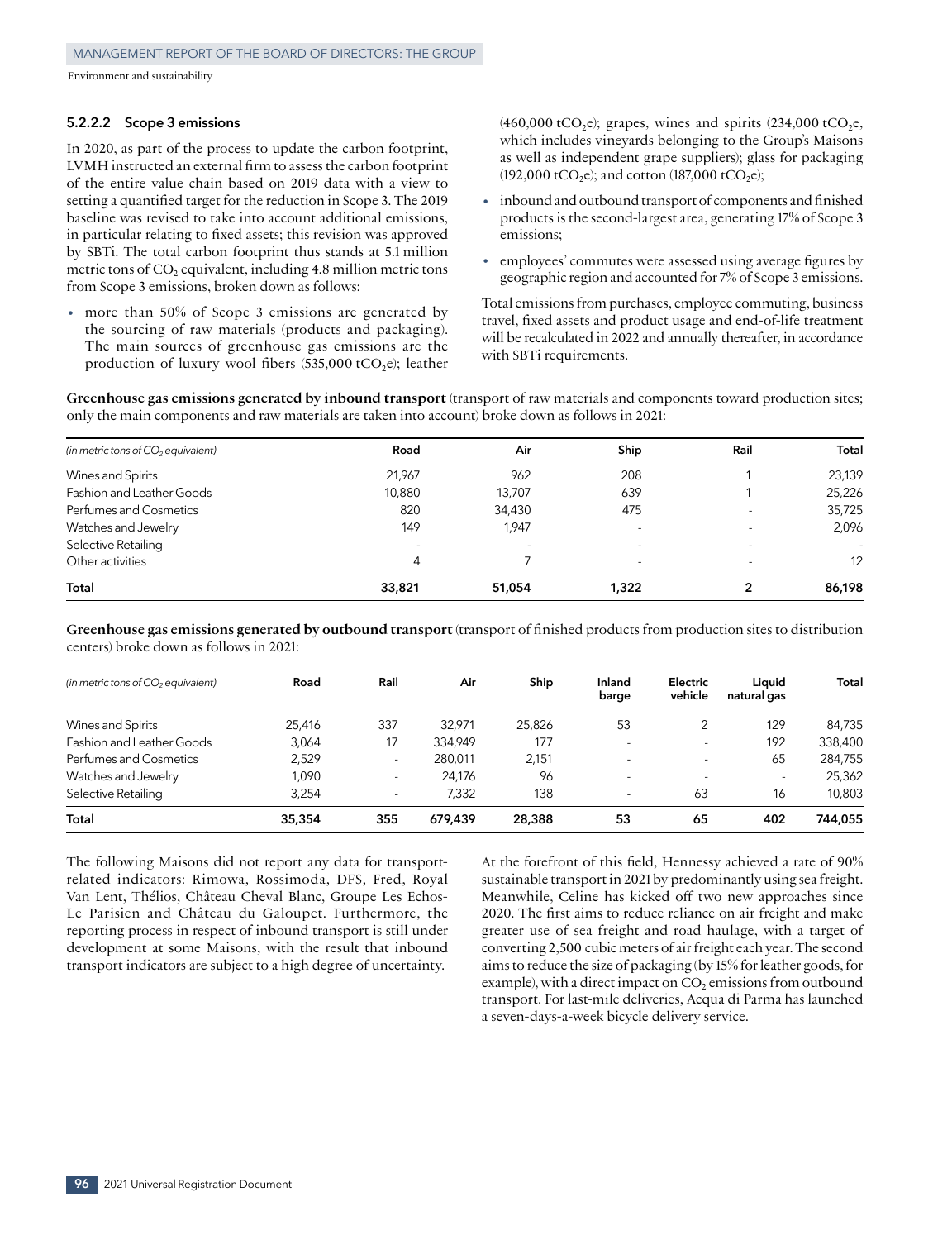#### **5.2.3 Results for LIFE 360 "Climate" targets**

The three LIFE 2020 climate targets were already met in 2019: the increase in the proportion of renewable energy in the energy mix and the improvement in store energy efficiency together had enabled a 25% reduction in emissions compared with 2013.

With LIFE 360, the target reduction in energy-related greenhouse gas emissions (Scopes 1 and 2) is measured relative to a new baseline year (2019). The baseline value will be recalculated at each significant change in scope to better reflect changes, in accordance with the GHG Protocol.

Between 2019 and 2021, Scope 1 and 2 emissions declined by 6% and the proportion of renewable energies rose from 36% to 39%. The reduction in greenhouse gas emissions is mainly down to energy efficiency improvements at the Group's stores; the moderate increase in renewable energies arose from more than twenty Belmond sites being added to the reporting scope.

Energy efficiency at the Group's stores has been steadily improving since 2013 thanks to a specific lighting policy, audits of the least energy‑efficient stores and a sustainable design policy (see Section 5.1.1). To drive continued strong performance, the LIFE 360 program has endeavored to set more ambitious targets such as full LED lighting across all of the Group's retail floor space.

#### **Summary of LIFE 360 "Climate" targets for 2021:**

| <b>Indicators</b>                                                         | <b>Performance in 2021</b> | Target for 2026 |
|---------------------------------------------------------------------------|----------------------------|-----------------|
| Energy-related CO <sub>2</sub> emissions (Scopes 1 and 2, baseline: 2019) | $-6\%$ (a)                 | $-50%$          |
| Proportion of renewable energy in the Group's energy mix                  | 39%                        | 100%            |
| Proportion of stores lit entirely by LED lighting                         | $57%$ <sup>(b)</sup>       | 100%            |

(a) In accordance with the GHG protocol, performance between 2019 and 2021 is based on a recalculated 2019 scope that takes into account changes since 2021: inclusion of emissions from Maisons that joined the LVMH reporting scope (Belmond and Sephora North Asia); inclusion of emissions related to new sites opened since 2019; exclusion of emissions from sites present in 2019 but absent in 2021; inclusion of changes since 2019 in retail floor space, to which average 2019 emissions per square meter are applied. For entities for which 2019 data is not available, emissions for 2020 or 2021 are used instead, constituting a relatively conservative approach.

(b) Based on the scope of data available, which covers around 60% of all data.

## **5.3 Supporting the principles of the Task Force on Climate-Related Financial Disclosures (TCFD)**

In June 2017, the Financial Stability Board, established by the G20, published recommendations issued by the Task Force on Climate-Related Financial Disclosures (TCFD) aimed at providing a clear, comparable and consistent framework for the assessment and disclosure of climate‑related information while enabling companies to disclose more information to stakeholders. Understanding that inadequate information can lead to assets and capital allocation being incorrectly assessed, financial decision‑makers are increasingly asking companies to (i) manage their exposure to climate‑related risks and (ii) reduce their contribution to climate change.

In 2019, as part of its previous LIFE 2020 program, LVMH commissioned a survey to establish how closely the Group's practices were aligned with the TCFD recommendations. This survey highlighted both the robustness of the targets that had been set and how much progress remained to be made on incorporating climate‑related issues into governance, corporate strategy and risk management. These conclusions were taken into account when the LIFE 360 action plan was drawn up.

At the end of 2020, LVMH committed to support the TCFD principles and embarked on a process of continuous improvement to implement its recommendations. Those disclosures already available are presented in this report, in the public response to the CDP Climate Change 2021 questionnaire (https://www. cdp.net/en/responses) and in the most recent CSR report (https://r.lvmh-static.com/uploads/2021/04/ac-fr-lvmh-reng20accessible.pdf).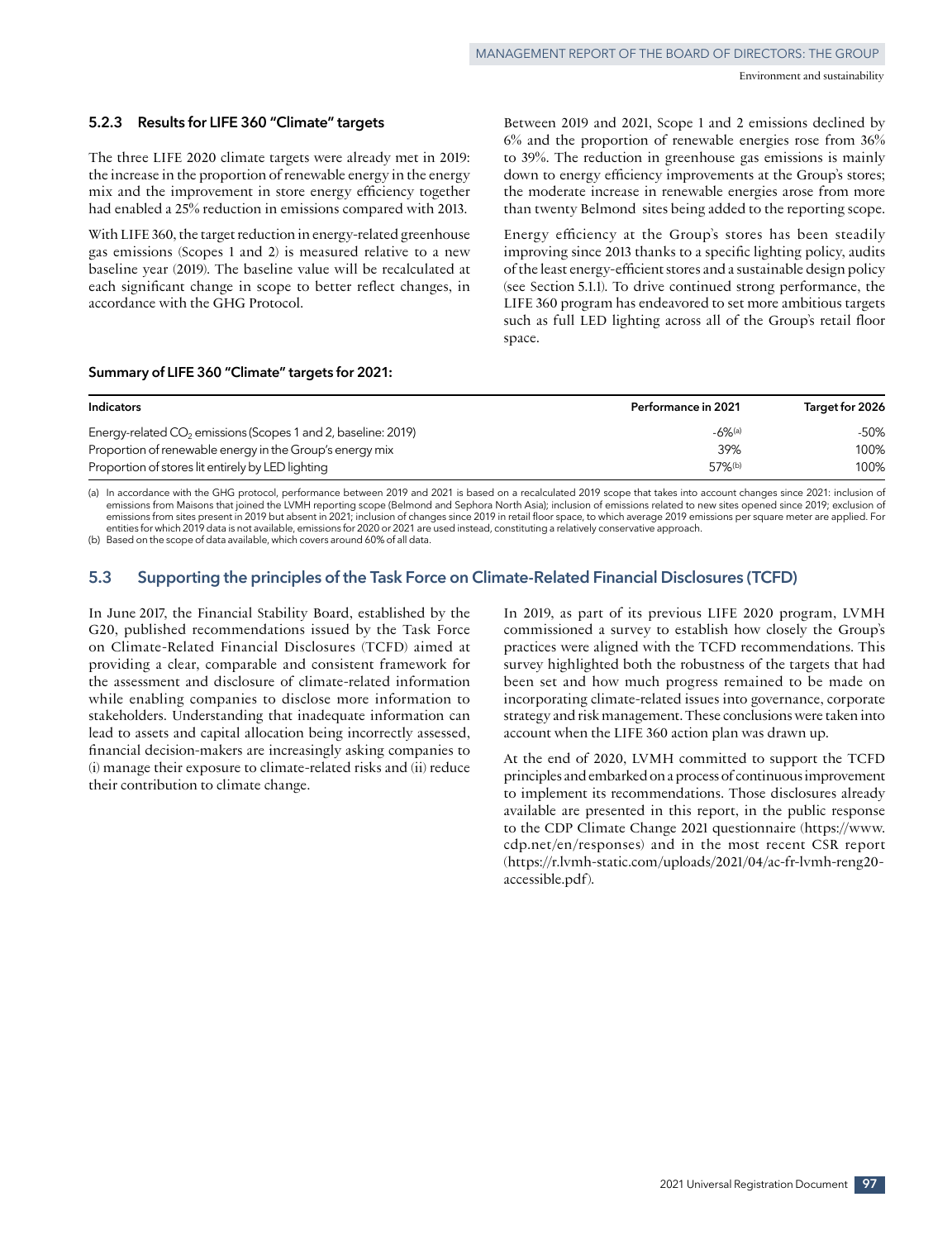| Category                                                                                                                           | <b>TCFD recommended disclosures</b>                                                                                                                                     | References in URD, response to CDP 2021 questionnaire and most<br>recent CSR report                                                                                                                                                                                                                                                                                               |
|------------------------------------------------------------------------------------------------------------------------------------|-------------------------------------------------------------------------------------------------------------------------------------------------------------------------|-----------------------------------------------------------------------------------------------------------------------------------------------------------------------------------------------------------------------------------------------------------------------------------------------------------------------------------------------------------------------------------|
| Governance<br>Describe the<br>organization's<br>governance around                                                                  | a) Describe the board's oversight of<br>climate-related risks and opportunities                                                                                         | - URD: Organization of the Group's environmental approach, p. 76;<br>Ethics & Sustainable Development Committee, p. 181;<br>- CDP: C1.1b (Details on the board's oversight of climate-related issues)<br>- CSR report: Governance of social and environmental responsibility, p. 18                                                                                               |
| climate-related risks<br>and opportunities                                                                                         | b) Describe management's role<br>in assessing and managing<br>climate-related risks and opportunities                                                                   | - CDP: C.1.2a (Describe where in the organizational structure<br>and/or committees lie, what responsibilities are, and how<br>climate-related issues are monitored)                                                                                                                                                                                                               |
| Strategy<br>Describe the actual<br>and potential impacts<br>of climate-related risks<br>and opportunities on<br>the organization's | a) Describe the climate-related risks<br>and opportunities the organization<br>has identified over the short,<br>medium, and long term                                  | - URD: Risk analysis matrix, p. 77; Strategic, operational and financial<br>risks, p. 126<br>- CDP: C2.3a (details of risks identified with the potential to have<br>a substantive financial or strategic impact on your business) and C2.4a<br>(details of opportunities identified with the potential to have a substantive<br>financial or strategic impact on your business.) |
| businesses, strategy,<br>and financial planning<br>where such information<br>is pertinent                                          | b) Describe the impact of climate-related<br>risks and opportunities on<br>the organization's businesses,<br>strategy, and financial planning                           | - URD: Risks arising from access to and pricing of raw materials, p. 128;<br>Climate change-related risks, p. 132<br>- CDP: C2.3a and C2.4a                                                                                                                                                                                                                                       |
|                                                                                                                                    | c) Describe the resilience of the<br>organization's strategy, taking<br>into consideration different<br>climate-related scenarios, including<br>a 2°C or lower scenario | - URD: Risks arising from access to and pricing of raw materials, p. 128;<br>Climate change-related risks, p. 132<br>- CDP: 3.2 (Details of your organization's use of climate-related<br>scenario analysis)                                                                                                                                                                      |
| <b>Risk management</b><br>Disclose how the<br>organization identifies,                                                             | a) Describe the organization's<br>processes for identifying and<br>assessing climate-related risks                                                                      | - URD: Risk identification, p. 53; Risk analysis matrix, p. 77<br>- CDP: C2.2 (Describe your process(es) for identifying, assessing<br>and responding to climate-related risks and opportunities)                                                                                                                                                                                 |
| assesses, and manages<br>climate-related risks                                                                                     | b) Describe the organization's processes<br>for managing climate-related risks                                                                                          | - URD: Risk management, p. 54<br>$-$ CDP: C2.2<br>- CSR report: Taking action for the climate, p. 87                                                                                                                                                                                                                                                                              |
|                                                                                                                                    | c) Describe how processes for<br>identifying, assessing, and<br>managing climate-related risks are<br>integrated into the organization's<br>overall risk management     | - URD: Strategic, operational and financial risks, p. 126<br>$-$ CDP: C2.2a                                                                                                                                                                                                                                                                                                       |
| <b>Metrics and targets</b>                                                                                                         | a) Disclose the metrics used by the                                                                                                                                     | – CDP: C2.3a (details of risks identified with the potential to have a                                                                                                                                                                                                                                                                                                            |
| Disclose the metrics<br>and targets used<br>to assess and manage                                                                   | organization to assess climate-related<br>risks and opportunities in line with its<br>strategy and risk management process                                              | substantive financial or strategic impact on your business) and C2.4a<br>(details of opportunities identified with the potential to have a substantive<br>financial or strategic impact on your business.)                                                                                                                                                                        |
| relevant climate-related<br>risks and opportunities<br>where such information<br>is material                                       | b) Disclose Scope 1, Scope 2, and, if<br>appropriate, Scope 3 greenhouse gas<br>(GHG) emissions, and the related risks                                                  | - URD: Reduce energy-related GHG emissions by 50% in absolute terms,<br>p. 92; Reduce Scope 3 GHG emissions by 55%, p. 92<br>- CDP: C6 (Emissions data); C7 (Emissions breakdowns)<br>- CSR report: LVMH's carbon footprint by business group, p. 91;<br>Breakdown of direct and indirect emissions by year<br>(Scopes 1 and 2), pp. 131-132                                      |
|                                                                                                                                    | c) Describe the targets used by<br>the organization to manage<br>climate-related risks and opportunities<br>and performance against targets                             | - URD: Climate targets in line with the Paris Agreement, p. 92;<br>Key achievements in 2021: Climate, p. 94<br>- CDP: C4 (Targets and performance)<br>- CSR report: LIFE 360, pp. 68-69; Climate trajectory in line<br>with the Paris Agreement, p. 88                                                                                                                            |

A breakdown of the corresponding information is set out for the first time in the following table.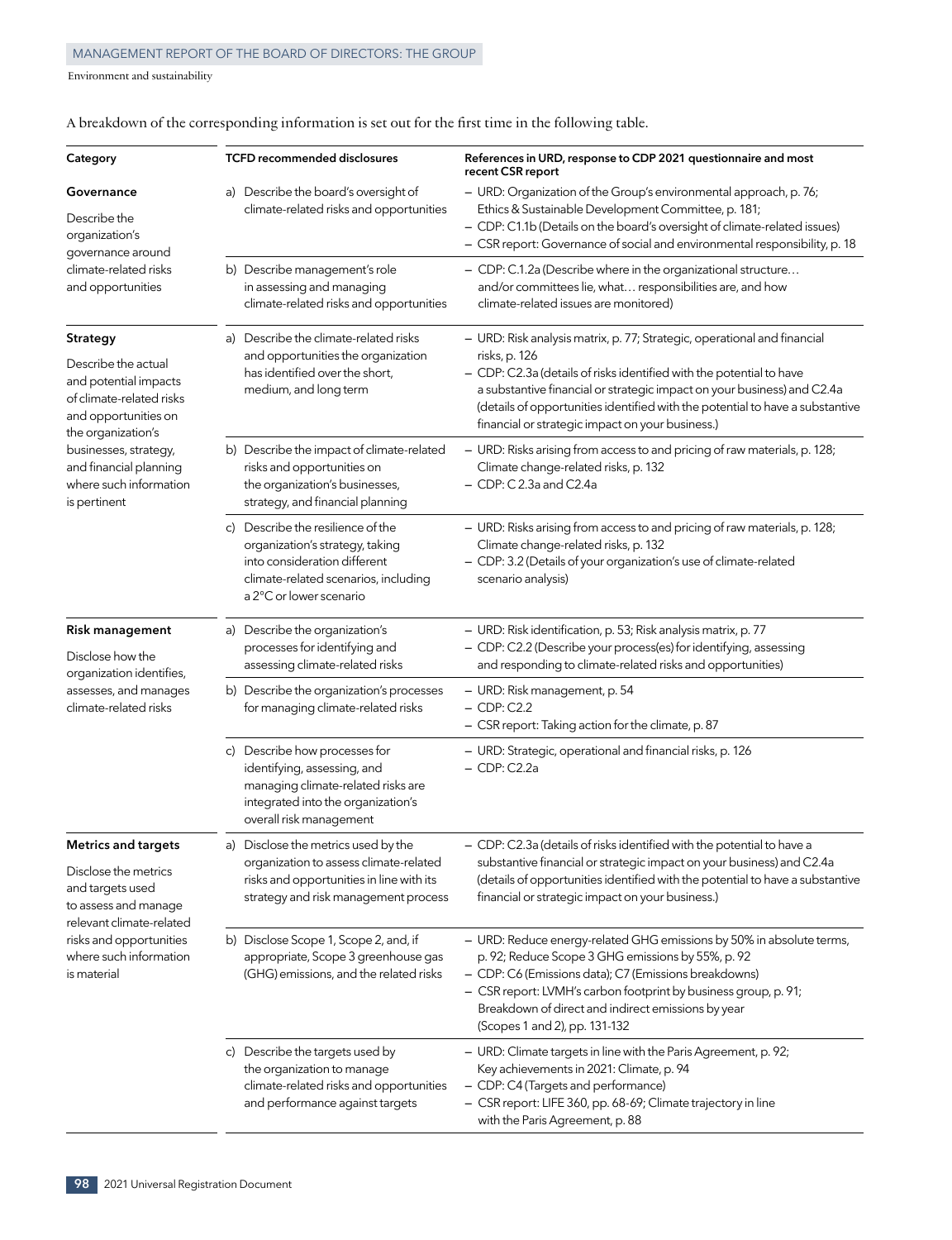# 6. ENVIRONMENTAL TAXONOMY

In accordance with Regulation (EU) 2020/852 establishing criteria for determining whether an economic activity qualifies as environmentally sustainable ("the Regulation"), LVMH has identified those of its activities that qualify as contributing to climate change adaptation and mitigation objectives ("the Climate Objectives").

As of December 31, 2021, the Regulation stipulates that certain large companies should publish three key performance indicators (KPIs) indicating the proportion of the following three items that is associated with Taxonomy-eligible economic activities:

- revenue:
- capital expenditure, defined as the sum of acquired fixed assets, right‑of‑use assets in relation to new leases, and fixed assets and right‑of‑use assets recognized in respect of changes in scope ("capex");
- operating expenditure used to maintain fixed assets and fund research and development (R&D) and non‑capitalized leases ("opex").

The Regulation defines eligible activities as those that have the greatest impact on climate change and thus offer the greatest potential for reducing greenhouse gas emissions. These include, in particular, the production and sale of energy, means of transport and transportation services, and real estate development and renovation. LVMH's main activities are thus not, at this stage, targeted by the Climate Objectives.

Consequently, given the restricted list of activities eligible for the Climate Objectives defined at this stage in the Regulation, and the fact that activities' sustainability will only be assessed from 2022 onward, LVMH's climate‑related initiatives are not reflected in the key performance indicators defined in the Regulation and presented herein. However, as part of its LIFE 360 program, LVMH is pursuing an ambitious policy to reduce the impact of its activities on the climate, described in §5, "LIFE 360 – Climate". Furthermore, LVMH is strongly committed to product circularity and diversity, as set out in §2, "LIFE 360 – Creative circularity", and §3, "LIFE 360 – Biodiversity". LVMH's actions in these two areas will be more reflected in progress against other environmental objectives covered by the Regulation (protecting water and marine resources, transitioning to a circular economy, preventing/reducing pollution, and protecting biodiversity and ecosystems), notably in respect of the Fashion and Leather Goods and Wines and Spirits business groups.

### **6.1 Revenue**

Since LVMH's main activities are not at this stage cited by the Regulation in relation to achievement of the Climate Objectives, the turnover KPI is nil for LVMH in respect of fiscal year 2021.

#### **6.2 Operating investments (capex)**

Part of LVMH's capital expenditure relates to eligible activities as defined in the Regulation, mainly in the real estate sector. This is chiefly the result of lease right‑of‑use assets. Total capex (as defined in the Regulation) and Taxonomy‑eligible capex in 2021 are broken down as follows:

| (EUR millions)                                                                     | <b>Total capex</b> | Of which<br>individually<br>eligible |
|------------------------------------------------------------------------------------|--------------------|--------------------------------------|
| Acquisitions of property, plant and equipment and intangible assets <sup>(a)</sup> | 3.253              | 1.134(c)                             |
| Right-of-use assets in respect of new leases (b)                                   | 2,730              | 2,652                                |
| Changes in the scope of consolidation, of which:                                   | 8.552              | 1.218                                |
| $-$ property, plant and equipment <sup>(a)</sup>                                   | 1.016              | 385                                  |
| $-$ intangible assets <sup>(a)</sup>                                               | 6,678              |                                      |
| $-$ lease right-of-use assets (b)                                                  | 858                | 833                                  |
| <b>TOTAL FOR 2021</b>                                                              | 14,535             | 5,004                                |

See Notes 3 and 6 to the consolidated financial statements.

(b) See Note 7 to the consolidated financial statements.

(c) Since a breakdown of acquisitions of property, plant and equipment in respect of Taxonomy‑eligible activities is not available within the Group's financial reporting, this information has only been collected for those Maisons whose balance sheets include significant property, plant and equipment; these Maisons account for 60% of the Group's total property, plant and equipment. No extrapolations were performed for the other Maisons, which were considered "ineligible" for the requirements of this reporting.